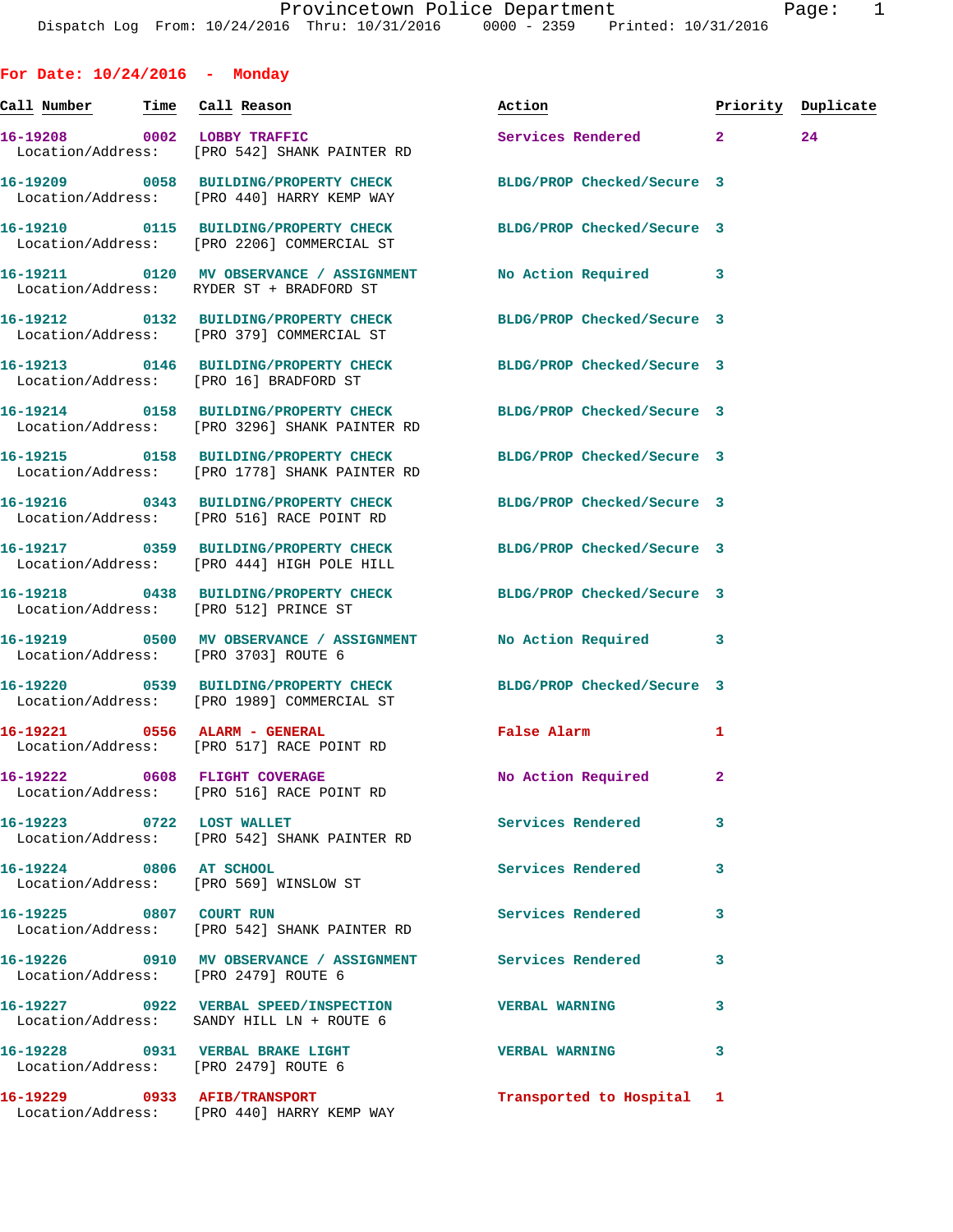|                                                                          | Provincetown Police Department<br>Dispatch Log From: 10/24/2016 Thru: 10/31/2016 0000 - 2359 Printed: 10/31/2016 |                            |                |
|--------------------------------------------------------------------------|------------------------------------------------------------------------------------------------------------------|----------------------------|----------------|
|                                                                          |                                                                                                                  |                            |                |
|                                                                          | 16-19231 1008 PARK, WALK & TALK 1997 Services Rendered<br>Location/Address: [PRO 488] MAYFLOWER ST               |                            | $\overline{2}$ |
|                                                                          | 16-19232 1043 BUILDING/PROPERTY CHECK BLDG/PROP Checked/Secure 3<br>Location/Address: [PRO 3033] COMMERCIAL ST   |                            |                |
|                                                                          | 16-19233 1051 FAILURE TO SIGNAL<br>Location/Address: [PRO 517] RACE POINT RD                                     | <b>VERBAL WARNING</b>      | 3              |
| 16-19234 1057 PANIC ALARM                                                | Location/Address: [PRO 356] COMMERCIAL ST                                                                        | False Alarm                | 1              |
|                                                                          | 16-19235 1110 PROPERTY CHECK REQUEST<br>Location/Address: [PRO 1996] BAYBERRY AVE                                | Services Rendered          | 3              |
|                                                                          | 16-19236 1143 MV VS. METAL POLE<br>Location/Address: ARCH ST + COMMERCIAL ST                                     | Services Rendered          | 1              |
|                                                                          | 16-19237 1154 WASTEWATER WORK<br>Location/Address: [PRO 385] COMMERCIAL ST                                       | <b>Services Rendered</b>   | 3              |
|                                                                          | 16-19238 1222 BOAT/HARBORMASTER<br>Location/Address: [PRO 3259] MACMILLAN WHARF                                  | Services Rendered          | $\mathbf{2}$   |
|                                                                          | 16-19239 1232 PARK, WALK & TALK<br>Location/Address: [PRO 105] COMMERCIAL ST                                     | <b>Services Rendered</b>   | $\overline{2}$ |
|                                                                          | 16-19240 1315 BUILDING/PROPERTY CHECK<br>Location/Address: [PRO 2206] COMMERCIAL ST                              | BLDG/PROP Checked/Secure 3 |                |
|                                                                          | 16-19241 1330 MV OBSERVANCE / ASSIGNMENT Services Rendered<br>Location/Address: SHANK PAINTER RD + PROVINCE RD   |                            | 3              |
| 16-19242 1332 VERBAL SPEED                                               | Location/Address: [PRO 3296] SHANK PAINTER RD                                                                    | <b>VERBAL WARNING</b>      | 3              |
| Location/Address: [PRO 3440] ROUTE 6                                     | 16-19243 1335 MV OBSERVANCE / ASSIGNMENT Services Rendered                                                       |                            | 3              |
| 16-19244 1343 VERBAL SPEED                                               | Location/Address: [PRO 542] SHANK PAINTER RD                                                                     | <b>VERBAL WARNING</b>      | 3              |
| 16-19245 1355 VERBAL SPEED<br>Location/Address: [PRO 2513] ROUTE 6       |                                                                                                                  | <b>VERBAL WARNING</b>      | 3              |
| 16-19246 1356 VERBAL SPEED<br>Location/Address: [PRO 2519] ROUTE 6       |                                                                                                                  | <b>VERBAL WARNING</b>      | 3              |
| 16-19247 1409 AT SCHOOL                                                  | Location/Address: [PRO 488] MAYFLOWER ST                                                                         | Services Rendered          | 3              |
| 16-19248    1412    VERBAL SPEED<br>Location/Address: [PRO 2513] ROUTE 6 |                                                                                                                  | <b>VERBAL WARNING</b>      | 3              |
| 16-19249 1429 LOST GOLD NECKLACE                                         | Location/Address: [PRO 542] SHANK PAINTER RD                                                                     | <b>Services Rendered</b>   | 3              |
| 16-19250 1527 HAZARDS                                                    | Location/Address: [PRO 1190] COMMERCIAL ST                                                                       | <b>Services Rendered</b>   | $\mathbf{2}$   |
| 16-19251 1543 ALARM - GENERAL                                            | Location/Address: [PRO 1133] TINYS WAY                                                                           | SPOKEN TO                  | 1              |
| 16-19252 1607 MV COMPLAINT<br>Location/Address: CONANT ST                |                                                                                                                  | SPOKEN TO                  | 2              |
| Location/Address: [PRO 554] TREMONT ST                                   | 16-19254 1645 BUILDING/PROPERTY CHECK BLDG/PROP Checked/Secure 3                                                 |                            |                |
|                                                                          | 16-19255 1745 BUILDING/PROPERTY CHECK BLDG/PROP Checked/Secure 3                                                 |                            |                |

Page: 2

Location/Address: [PRO 2490] PROVINCELANDS RD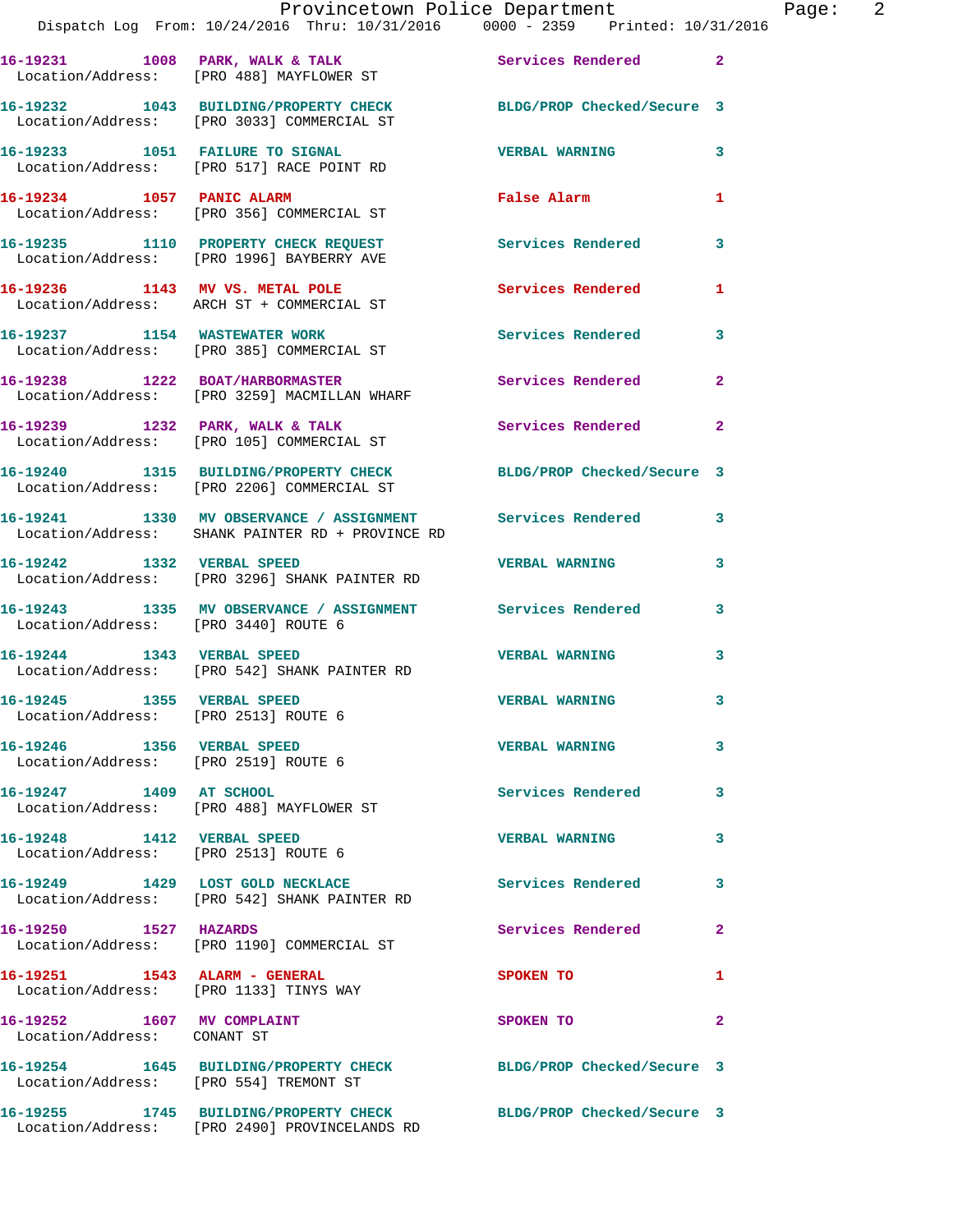|                                                         | Provincetown Police Department<br>Dispatch Log From: 10/24/2016 Thru: 10/31/2016 0000 - 2359 Printed: 10/31/2016                                   |                                                             | Page: 3                 |
|---------------------------------------------------------|----------------------------------------------------------------------------------------------------------------------------------------------------|-------------------------------------------------------------|-------------------------|
|                                                         | 16-19256 1913 BUILDING/PROPERTY CHECK BLDG/PROP Checked/Secure 3<br>Location/Address: [PRO 433] RYDER ST EXT                                       |                                                             |                         |
|                                                         | 16-19257 1955 BUILDING/PROPERTY CHECK BLDG/PROP Checked/Secure 3<br>Location/Address: [PRO 444] HIGH POLE HILL                                     |                                                             |                         |
|                                                         | 16-19258 2143 BUILDING/PROPERTY CHECK BLDG/PROP Checked/Secure 3<br>Location/Address: [PRO 2977] COMMERCIAL ST                                     |                                                             |                         |
|                                                         | 16-19259 2349 BUILDING/PROPERTY CHECK BLDG/PROP Checked/Secure 3<br>Location/Address: [PRO 564] BAYBERRY AVE                                       |                                                             |                         |
| For Date: $10/25/2016$ - Tuesday                        |                                                                                                                                                    |                                                             |                         |
|                                                         | 16-19260 0007 MV OBSERVANCE / ASSIGNMENT Services Rendered 3<br>Location/Address: HIGH POLE HL + BRADFORD ST                                       |                                                             |                         |
|                                                         | 16-19261 0103 BUILDING/PROPERTY CHECK<br>Location/Address: [PRO 3430] COMMERCIAL ST                                                                | Services Rendered                                           | 3                       |
|                                                         | 16-19262 0124 BUILDING/PROPERTY CHECK BLDG/PROP Checked/Secure 3<br>Location/Address: [PRO 530] SHANK PAINTER RD                                   |                                                             |                         |
| Location/Address: ROUTE 6 + SNAIL RD                    | 16-19263 0143 MV OBSERVANCE / ASSIGNMENT Services Rendered 3                                                                                       |                                                             |                         |
|                                                         | 16-19264 0223 BUILDING/PROPERTY CHECK BLDG/PROP Checked/Secure 3<br>Location/Address: [PRO 3609] COMMERCIAL ST                                     |                                                             |                         |
|                                                         | 16-19265 0230 ALARM - GENERAL<br>Location/Address: [PRO 727] BRADFORD ST                                                                           | False Alarm <b>Exercise Service Service</b><br>$\mathbf{1}$ |                         |
|                                                         | 16-19266 0242 BUILDING/PROPERTY CHECK Services Rendered<br>Location/Address: [PRO 2483] COMMERCIAL ST                                              |                                                             | $\overline{\mathbf{3}}$ |
|                                                         | 16-19267 0250 BUILDING/PROPERTY CHECK BLDG/PROP Checked/Secure 3<br>Location/Address: [PRO 2977] COMMERCIAL ST                                     |                                                             |                         |
|                                                         | 16-19268 0341 LOBBY TRAFFIC<br>Location/Address: [PRO 542] SHANK PAINTER RD                                                                        | Services Rendered 2                                         | 30                      |
|                                                         | 16-19269 0731 PET PANTRY<br>Location/Address: [PRO 3296] SHANK PAINTER RD                                                                          | Services Rendered                                           | 3                       |
|                                                         | 16-19270 0731 BUILDING/PROPERTY CHECK<br>Location/Address: [PRO 1638] COMMERCIAL ST                                                                | BLDG/PROP Checked/Secure 3                                  |                         |
|                                                         | 16-19271 0746 BUILDING/PROPERTY CHECK                                                                                                              | Services Rendered 3                                         |                         |
| 16-19272 0811 AT SCHOOL                                 | Location/Address: [PRO 2898] JEROME SMITH RD                                                                                                       | Services Rendered 3                                         |                         |
|                                                         | Location/Address: [PRO 569] WINSLOW ST<br>16-19273 0819 BUILDING/PROPERTY CHECK BLDG/PROP Checked/Secure 3<br>Location/Address: [PRO 3287] ROUTE 6 |                                                             |                         |
|                                                         | 16-19275 0933 BUILDING/PROPERTY CHECK                                                                                                              | BLDG/PROP Checked/Secure 3                                  |                         |
| Location/Address: [PRO 571] ALDEN ST                    | 16-19276 0941 PET PANTRY                                                                                                                           | Services Rendered                                           | -3                      |
| 16-19277 1004 HAZARDS                                   | Location/Address: [PRO 285] COMMERCIAL ST                                                                                                          | Taken/Referred to Other 2                                   |                         |
|                                                         | Location/Address: [PRO 519] RACE POINT RD                                                                                                          |                                                             |                         |
| 16-19279 1025 MV DISABLED<br>Location/Address: PEARL ST |                                                                                                                                                    | Services Rendered 2                                         |                         |

16-19280 1031 ALARM ERROR No Action Required 1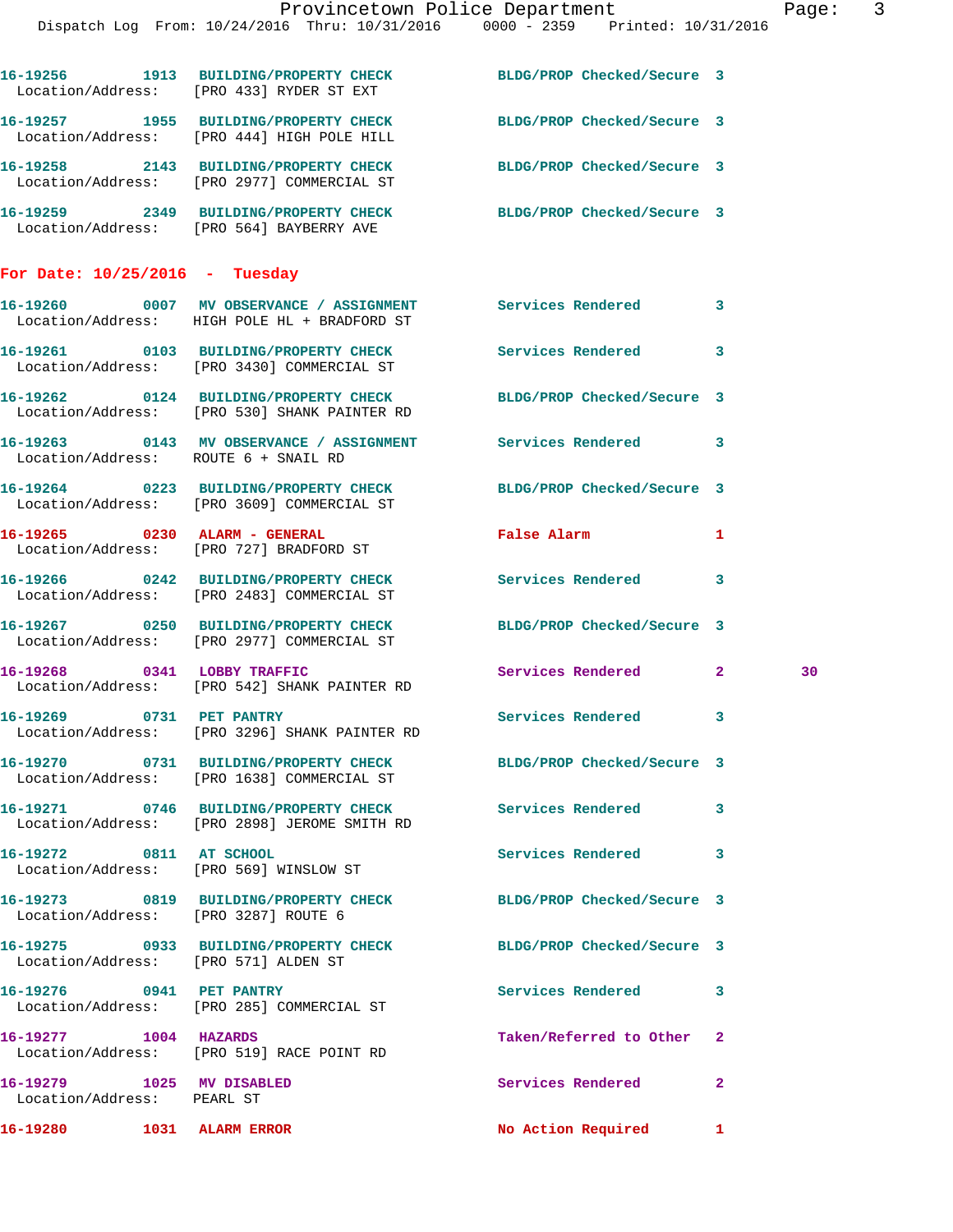|                               | Provincetown Police Department<br>Dispatch Log From: 10/24/2016 Thru: 10/31/2016 0000 - 2359 Printed: 10/31/2016 |                            |                         |
|-------------------------------|------------------------------------------------------------------------------------------------------------------|----------------------------|-------------------------|
| Location/Address: FRANKLIN ST |                                                                                                                  |                            |                         |
| 16-19281 1108 ALARM - FIRE    | Location/Address: [PRO 106] COMMERCIAL ST                                                                        | <b>False Alarm</b>         | 1                       |
| 16-19282 1111 PET PANTRY      | Location/Address: [PRO 606] CONWELL ST                                                                           | Services Rendered          | 3                       |
|                               | 16-19283 1116 PARKED BIKE COMPLAINT<br>Location/Address: [PRO 2262] COMMERCIAL ST                                | Services Rendered          | $\mathbf{2}$            |
|                               | 16-19286 1227 MV OBSERVANCE / ASSIGNMENT Services Rendered<br>Location/Address: [PRO 2521] ROUTE 6               |                            | 3                       |
|                               | 16-19287 1326 INFO SERVICES - PHONE<br>Location/Address: [PRO 542] SHANK PAINTER RD                              | <b>Services Rendered</b>   | $\overline{\mathbf{2}}$ |
| Location/Address: ROUTE 6     | 16-19288 1326 MV OBSERVANCE / ASSIGNMENT Services Rendered                                                       |                            | 3                       |
|                               | 16-19289 1330 LOST/STOLEN PURSE<br>Location/Address: [PRO 537] SHANK PAINTER RD                                  | <b>Services Rendered</b>   | 3                       |
|                               | 16-19290 1340 HARASSMENT COMPLAINT<br>Location/Address: [PRO 3514] BRADFORD ST                                   | <b>Services Rendered</b>   | $\mathbf{2}$            |
|                               | 16-19291 1344 PARK, WALK & TALK<br>Location/Address: [PRO 537] SHANK PAINTER RD                                  | Services Rendered          | $\overline{a}$          |
|                               | 16-19292 1353 SERVICE CALL<br>Location/Address: [PRO 1158] WINSLOW ST                                            | Services Rendered          | 3                       |
|                               | 16-19293 1354 MEDICAL EMERGENCY<br>Location/Address: [PRO 1466] COMMERCIAL ST                                    | <b>PATIENT REFUSAL</b>     | 1                       |
|                               | 16-19294 1359 BUILDING/PROPERTY CHECK<br>Location/Address: [PRO 16] BRADFORD ST                                  | BLDG/PROP Checked/Secure 3 |                         |
| 16-19295 1409 ALARM - FIRE    | Location/Address: [PRO 569] WINSLOW ST                                                                           | Services Rendered          | 1                       |
|                               | 16-19296 1409 PARK, WALK & TALK<br>Location/Address: [PRO 3721] MAYFLOWER ST                                     | <b>Services Rendered</b>   | $\overline{2}$          |
|                               | 16-19297 1450 PROPERTY DAMAGE<br>Location/Address: [PRO 1253] BRADFORD ST                                        | Services Rendered          | 3                       |
|                               | 16-19298 1509 911 GENERAL/MISDIAL<br>Location/Address: [PRO 1335] COMMERCIAL ST                                  | <b>Services Rendered</b>   | 1                       |
|                               | 16-19300 1617 MEDICAL EMERGENCY/DIFF BREATH<br>Location/Address: [PRO 781] CAPTAIN BERTIES WAY                   | Transported to Hospital    | 1                       |
|                               | 16-19301 1620 BUILDING/PROPERTY CHECK<br>Location/Address: [PRO 2543] MACMILLAN WHARF                            | BLDG/PROP Checked/Secure 3 |                         |
| 16-19302 1632 BAR CHECK       | Location/Address: [PRO 399] COMMERCIAL ST                                                                        | Services Rendered          | $\mathbf{2}$            |
|                               | 16-19304 1655 BUILDING/PROPERTY CHECK<br>Location/Address: [PRO 2540] RACE POINT RD                              | BLDG/PROP Checked/Secure 3 |                         |
|                               | 16-19305 1719 BUILDING/PROPERTY CHECK<br>Location/Address: [PRO 3430] COMMERCIAL ST                              | BLDG/PROP Checked/Secure 3 |                         |
|                               | 16-19306 1723 911 GENERAL/TTY TEST CALL                                                                          | Services Rendered          | 1                       |

Location/Address: [PRO 2483] COMMERCIAL ST

Location/Address: [PRO 542] SHANK PAINTER RD

**16-19307 1732 BUILDING/PROPERTY CHECK BLDG/PROP Checked/Secure 3** 

Page:  $4$ <br>16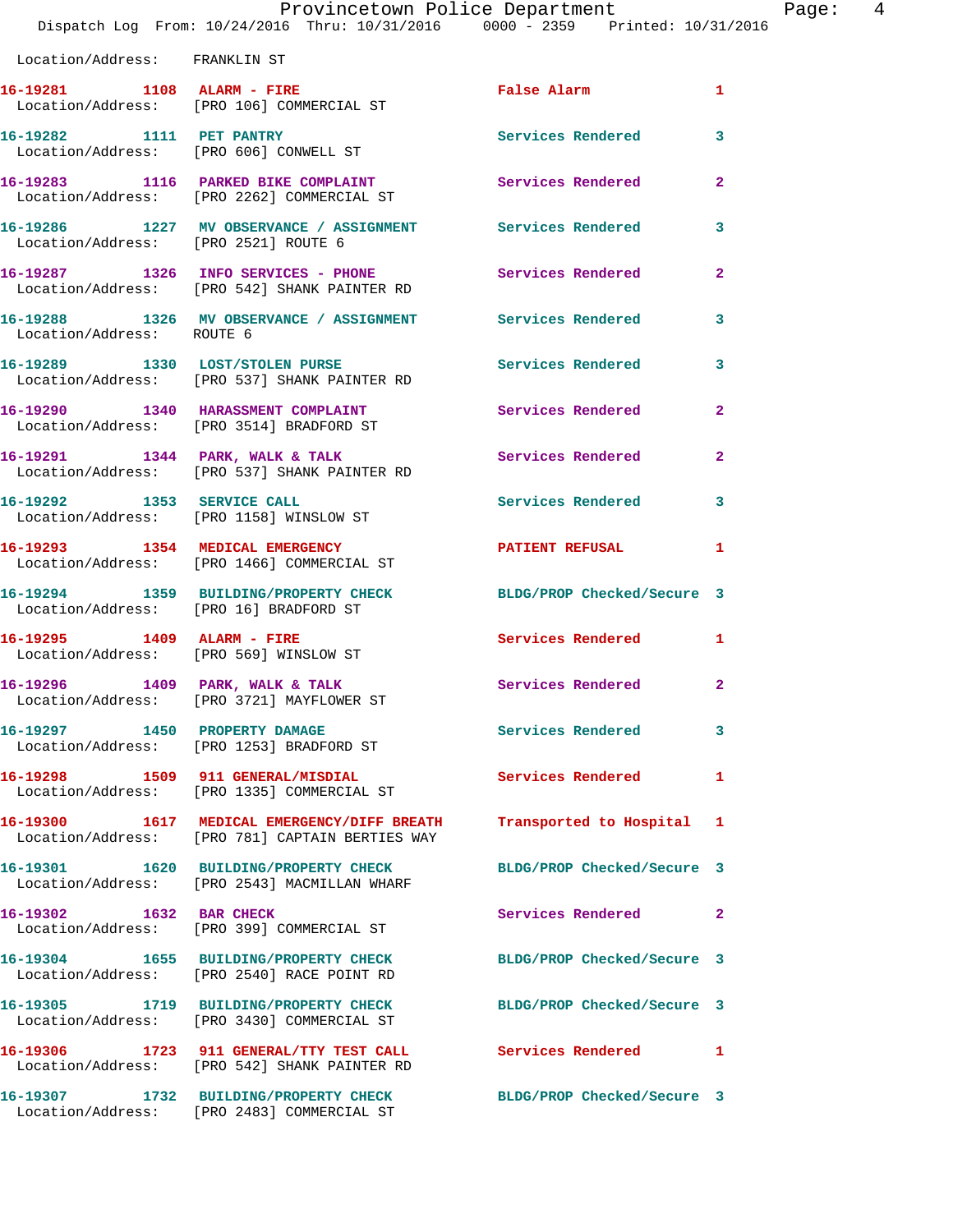|                                                                       | Dispatch Log From: 10/24/2016 Thru: 10/31/2016 0000 - 2359 Printed: 10/31/2016                                                | Provincetown Police Department |              | Page: | 5 |
|-----------------------------------------------------------------------|-------------------------------------------------------------------------------------------------------------------------------|--------------------------------|--------------|-------|---|
|                                                                       | 16-19308 1754 MV OBSERVANCE / ASSIGNMENT Services Rendered 3                                                                  |                                |              |       |   |
| Location/Address: ROUTE 6 + SNAIL RD                                  |                                                                                                                               |                                |              |       |   |
|                                                                       | 16-19309 1826 BUILDING/PROPERTY CHECK BLDG/PROP Checked/Secure 3<br>Location/Address: [PRO 2206] COMMERCIAL ST                |                                |              |       |   |
| 16-19310 1835 MV STOP<br>Location/Address: STANDISH ST                |                                                                                                                               | <b>VERBAL WARNING</b>          | 3            |       |   |
|                                                                       | 16-19311 2017 DISTURBANCE<br>Location/Address: [PRO 221] COMMERCIAL ST                                                        | <b>Services Rendered</b>       | $\mathbf{1}$ |       |   |
|                                                                       | 16-19312 2030 BUILDING/PROPERTY CHECK BLDG/PROP Checked/Secure 3<br>Location/Address: [PRO 16] BRADFORD ST                    |                                |              |       |   |
| 16-19313 2030 TRESPASS<br>Refer To P/C: $\frac{16-312-AR}{16-314-AR}$ | Location/Address: [PRO 2561] CENTER ST                                                                                        | Taken/Referred to Other 2      |              |       |   |
|                                                                       | 16-19315 2105 MEDICAL EMERGENCY/EVAL<br>Location/Address: [PRO 542] SHANK PAINTER RD                                          | Transported to Hospital 1      |              |       |   |
| Location/Address: COMMERCIAL ST                                       | 16-19316  2109 ASSIST CITIZEN/WELL BEING  SPOKEN TO                                                                           |                                | 3            |       |   |
| 16-19318 2137 HAZARDS                                                 | Location/Address: [PRO 80] CARVER ST                                                                                          | Removed Hazard                 | $\mathbf{2}$ |       |   |
|                                                                       | 16-19319 2336 BUILDING/PROPERTY CHECK Services Rendered<br>Location/Address: [PRO 2898] JEROME SMITH RD                       |                                | 3            |       |   |
|                                                                       | 16-19320 2354 BUILDING/PROPERTY CHECK BLDG/PROP Checked/Secure 3<br>Location/Address: [PRO 444] HIGH POLE HILL                |                                |              |       |   |
| For Date: $10/26/2016$ - Wednesday                                    |                                                                                                                               |                                |              |       |   |
|                                                                       | 16-19321 0003 LOBBY TRAFFIC<br>Location/Address: [PRO 542] SHANK PAINTER RD                                                   | Services Rendered 2            |              | 21    |   |
|                                                                       | 16-19322 0008 FOLLOW UP/PAPERWORK Services Rendered 2<br>Location/Address: [PRO 2561] CENTER ST<br>Refer To $P/C$ : 16-312-AR |                                |              |       |   |
| Location/Address: [PRO 2521] ROUTE 6                                  | 16-19323 0008 MV OBSERVANCE / ASSIGNMENT Services Rendered 3                                                                  |                                |              |       |   |
|                                                                       | 16-19324 0009 MV OBSERVANCE / ASSIGNMENT<br>Location/Address: [PRO 2489] BRADFORD ST                                          | No Action Required             | 3            |       |   |
|                                                                       | 16-19325 0017 BUILDING/PROPERTY CHECK BLDG/PROP Checked/Secure 3<br>Location/Address: [PRO 1638] COMMERCIAL ST                |                                |              |       |   |
|                                                                       | 16-19326 0027 DISTURBANCE<br>Location/Address: [PRO 290] COMMERCIAL ST                                                        | SPOKEN TO                      | 1            |       |   |
|                                                                       | 16-19327 0108 BUILDING/PROPERTY CHECK Services Rendered<br>Location/Address: [PRO 3430] COMMERCIAL ST                         |                                | 3            |       |   |
|                                                                       | 16-19328 0117 MV OBSERVANCE / ASSIGNMENT Services Rendered<br>Location/Address: BRADFORD ST + CONWELL ST                      |                                | 3            |       |   |
|                                                                       | 16-19329 0309 BUILDING/PROPERTY CHECK BLDG/PROP Checked/Secure 3<br>Location/Address: [PRO 1780] JOHNSON ST                   |                                |              |       |   |
| Location/Address: ROUTE 6 + SNAIL RD                                  | 16-19330 0453 MV OBSERVANCE / ASSIGNMENT Services Rendered 3                                                                  |                                |              |       |   |
| Location/Address: [PRO 1084] POINT ST                                 | 16-19331 0624 ASSIST AGENCY / WATER DEPT Services Rendered                                                                    |                                | 3            |       |   |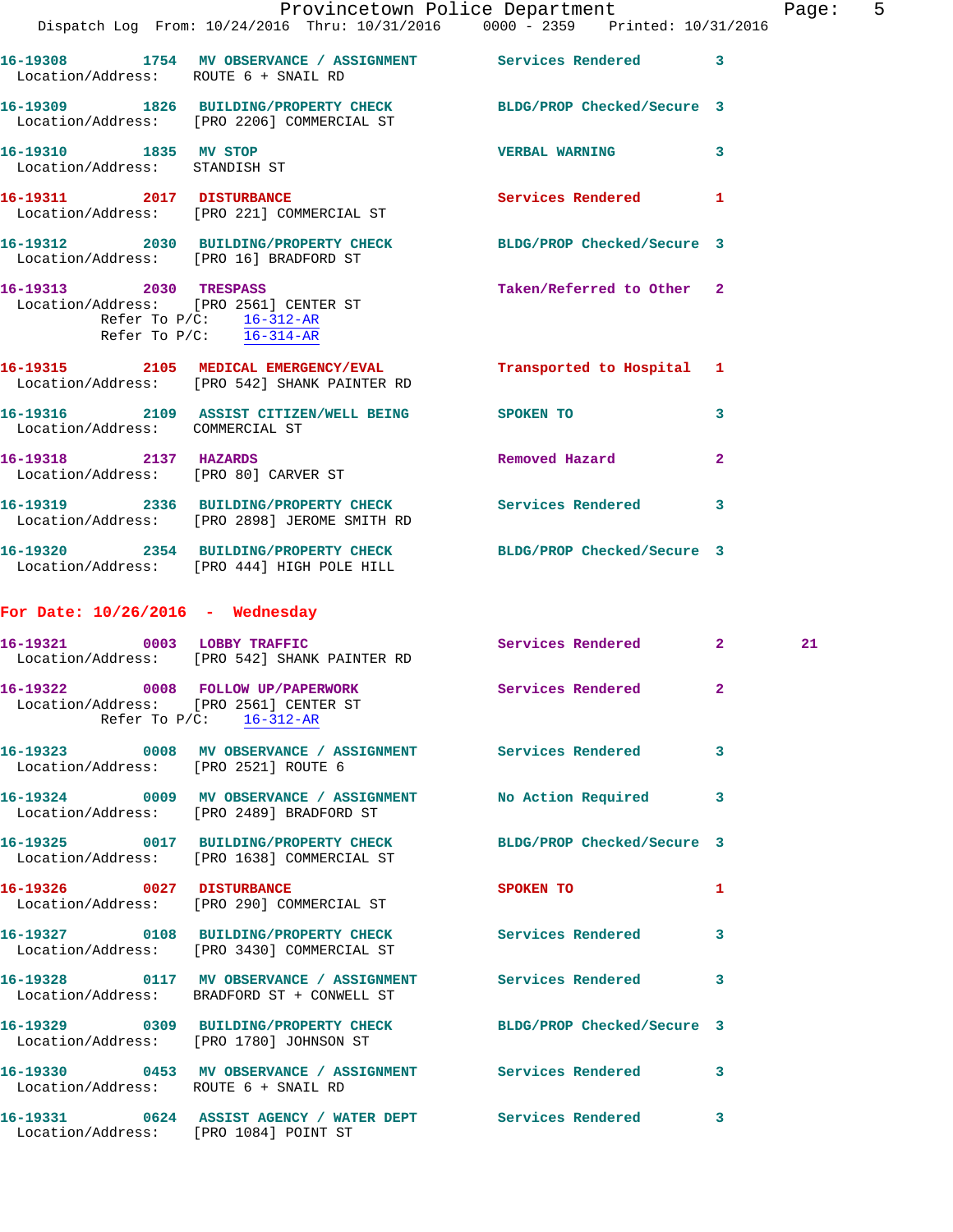Dispatch Log From: 10/24/2016 Thru: 10/31/2016 0000 - 2359 Printed: 10/31/2016

**16-19332 0731 BUILDING/PROPERTY CHECK Services Rendered 3**  Location/Address: [PRO 3430] COMMERCIAL ST **16-19333 0752 BUILDING/PROPERTY CHECK Services Rendered 3**  Location/Address: [PRO 2483] COMMERCIAL ST **16-19334 0754 BUILDING/PROPERTY CHECK Services Rendered 3**  Location/Address: [PRO 106] COMMERCIAL ST **16-19335 0807 SCHOOL ASSIGNMENT Services Rendered 3**  Location/Address: [PRO 569] WINSLOW ST **16-19336 0833 MV DISABLED No Action Required 2**  Location/Address: [PRO 542] SHANK PAINTER RD **16-19337 0849 MV OBSERVANCE / ASSIGNMENT Services Rendered 3**  Location/Address: [PRO 3440] ROUTE 6 **16-19338 0930 MV STOP VERBAL WARNING 3**  Location/Address: ROUTE 6 + SNAIL RD **16-19339 0956 ANIMAL CALL GONE ON ARRIVAL 2**  Location/Address: ROUTE 6 **16-19340 1022 MV STOP VERBAL WARNING 3**  Location/Address: ROUTE 6 + SNAIL RD **16-19341 1053 MV STOP Citation/Warning Issued 3**  Location/Address: [PRO 747] BRADFORD ST **16-19343 1058 MV OBSERVANCE / ASSIGNMENT Services Rendered 3**  Location/Address: BRADFORD ST + HOWLAND ST **16-19342 1101 MV OBSERVANCE / ASSIGNMENT Services Rendered 3**  Location/Address: SNAIL RD **16-19344 1114 BUILDING/PROPERTY CHECK BLDG/PROP Checked/Secure 3**  Location/Address: [PRO 2194] COMMERCIAL ST **16-19345 1119 BUILDING/PROPERTY CHECK Services Rendered 3**  Location/Address: [PRO 75] CAPTAIN BERTIES WAY 16-19346 1146 PARK, WALK & TALK 30 SPOKEN TO 2 Location/Address: [PRO 105] COMMERCIAL ST **16-19347 1155 TRESPASS SPOKEN TO 2**  Location/Address: [PRO 1952] COMMERCIAL ST **16-19349 1212 PARK, WALK & TALK No Action Required 2**  Location/Address: [PRO 105] COMMERCIAL ST **16-19350 1242 BUILDING/PROPERTY CHECK Services Rendered 3**  Location/Address: [PRO 3033] COMMERCIAL ST **16-19351 1253 MV OBSERVANCE / ASSIGNMENT Services Rendered 3**  Location/Address: [PRO 3440] ROUTE 6 **16-19352 1300 BUILDING/PROPERTY CHECK Services Rendered 3**  Location/Address: [PRO 564] BAYBERRY AVE **16-19353 1312 BUILDING/PROPERTY CHECK Services Rendered 3**  Location/Address: [PRO 3259] MACMILLAN WHARF 16-19354 1312 PARK, WALK & TALK 1995 Services Rendered 2 Location/Address: [PRO 175] COMMERCIAL ST **16-19355 1322 MV STOP VERBAL WARNING 3**  Location/Address: ROUTE 6 **16-19356 1340 MV STOP Citation/Warning Issued 3**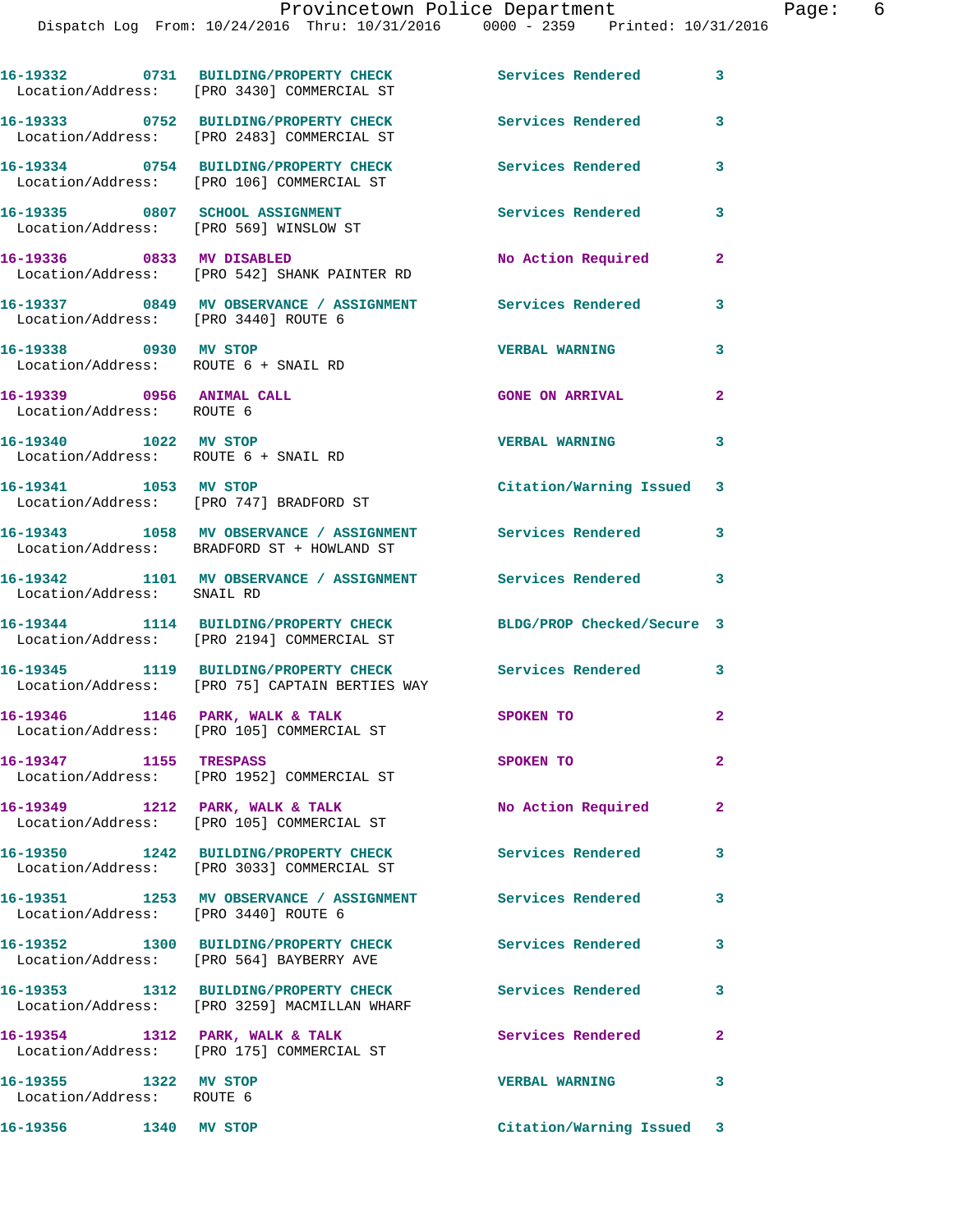|                                       | Dispatch Log From: 10/24/2016 Thru: 10/31/2016 0000 - 2359 Printed: 10/31/2016                                   | Provincetown Police Department           | 7<br>Page:      |
|---------------------------------------|------------------------------------------------------------------------------------------------------------------|------------------------------------------|-----------------|
|                                       |                                                                                                                  |                                          |                 |
| Location/Address: ROUTE 6 + SNAIL RD  |                                                                                                                  |                                          |                 |
| 16-19357 1353 MV STOP                 | Location/Address: ROUTE 6 + SNAIL RD                                                                             | <b>VERBAL WARNING</b><br>3               |                 |
|                                       | 16-19358 1413 BUILDING/PROPERTY CHECK Services Rendered<br>Location/Address: [PRO 2540] RACE POINT RD            | 3                                        |                 |
|                                       | 16-19359 1525 UNKNOWN MEDICAL/RESCUE Could Not Locate 1<br>Location/Address: [PRO 526] RYDER ST EXT              |                                          | 1               |
|                                       | 16-19361 1720 BUILDING/PROPERTY CHECK<br>Location/Address: [PRO 3259] MACMILLAN WHARF                            | BLDG/PROP Checked/Secure 3               |                 |
|                                       | 16-19362 1732 BUILDING/PROPERTY CHECK BLDG/PROP Checked/Secure 3<br>Location/Address: [PRO 2483] COMMERCIAL ST   |                                          |                 |
|                                       | 16-19363 1810 PARK, WALK & TALK<br>Location/Address: [PRO 105] COMMERCIAL ST                                     | Services Rendered 2                      |                 |
|                                       | 16-19364 1829 ALARM SOUNDING<br>Location/Address: [PRO 1264] COMMERCIAL ST                                       | BLDG/PROP Checked/Secure 1               |                 |
| Location/Address: [PRO 3440] ROUTE 6  | 16-19365 1926 MV OBSERVANCE / ASSIGNMENT Services Rendered                                                       | 3                                        |                 |
|                                       | 16-19366 2009 911 CALL/NOTIFY FD<br>Location/Address: [PRO 3542] COMMERCIAL ST                                   | <b>Services Rendered</b><br>$\mathbf{1}$ |                 |
|                                       | 16-19367 2115 BUILDING/PROPERTY CHECK<br>Location/Address: [PRO 2977] COMMERCIAL ST                              | BLDG/PROP Checked/Secure 3               |                 |
|                                       | 16-19368 2119 LIFELINE ACTIVATION<br>Location/Address: [PRO 442] HARRY KEMP WAY                                  | Services Rendered 1                      |                 |
|                                       | 16-19369 2133 BUILDING/PROPERTY CHECK BLDG/PROP Checked/Secure 3<br>Location/Address: [PRO 537] SHANK PAINTER RD |                                          |                 |
| 16-19370 2207 MV DISABLED             | Location/Address: COOK ST + BRADFORD ST                                                                          | Taken/Referred to Other 2                |                 |
| For Date: $10/27/2016$ - Thursday     |                                                                                                                  |                                          |                 |
| Location/Address: [PRO 512] PRINCE ST | 16-19371 0000 BUILDING/PROPERTY CHECK BLDG/PROP Checked/Secure 3                                                 |                                          |                 |
|                                       | 16-19372 0002 LOBBY TRAFFIC<br>Location/Address: [PRO 542] SHANK PAINTER RD                                      | Services Rendered 2                      | 17 <sub>1</sub> |
|                                       | 16-19373 0004 BUILDING/PROPERTY CHECK<br>Location/Address: [PRO 2977] COMMERCIAL ST                              | BLDG/PROP Checked/Secure 3               |                 |
|                                       | 16-19374 0005 BUILDING/PROPERTY CHECK<br>Location/Address: [PRO 3296] SHANK PAINTER RD                           | BLDG/PROP Checked/Secure 3               |                 |
|                                       | 16-19375 0007 BUILDING/PROPERTY CHECK<br>Location/Address: [PRO 1778] SHANK PAINTER RD                           | BLDG/PROP Checked/Secure 3               |                 |
|                                       | 16-19376 0008 BUILDING/PROPERTY CHECK<br>Location/Address: [PRO 545] SHANK PAINTER RD                            | BLDG/PROP Checked/Secure 3               |                 |
|                                       | 16-19377 0014 BUILDING/PROPERTY CHECK Services Rendered<br>Location/Address: [PRO 433] RYDER ST EXT              | 3                                        |                 |
|                                       | 16-19378 0017 MV OBSERVANCE / ASSIGNMENT<br>Location/Address: ALDEN ST + BRADFORD ST                             | No Action Required 3                     |                 |
|                                       | 16-19379 0022 BUILDING/PROPERTY CHECK<br>Location/Address: [PRO 1780] JOHNSON ST                                 | BLDG/PROP Checked/Secure 3               |                 |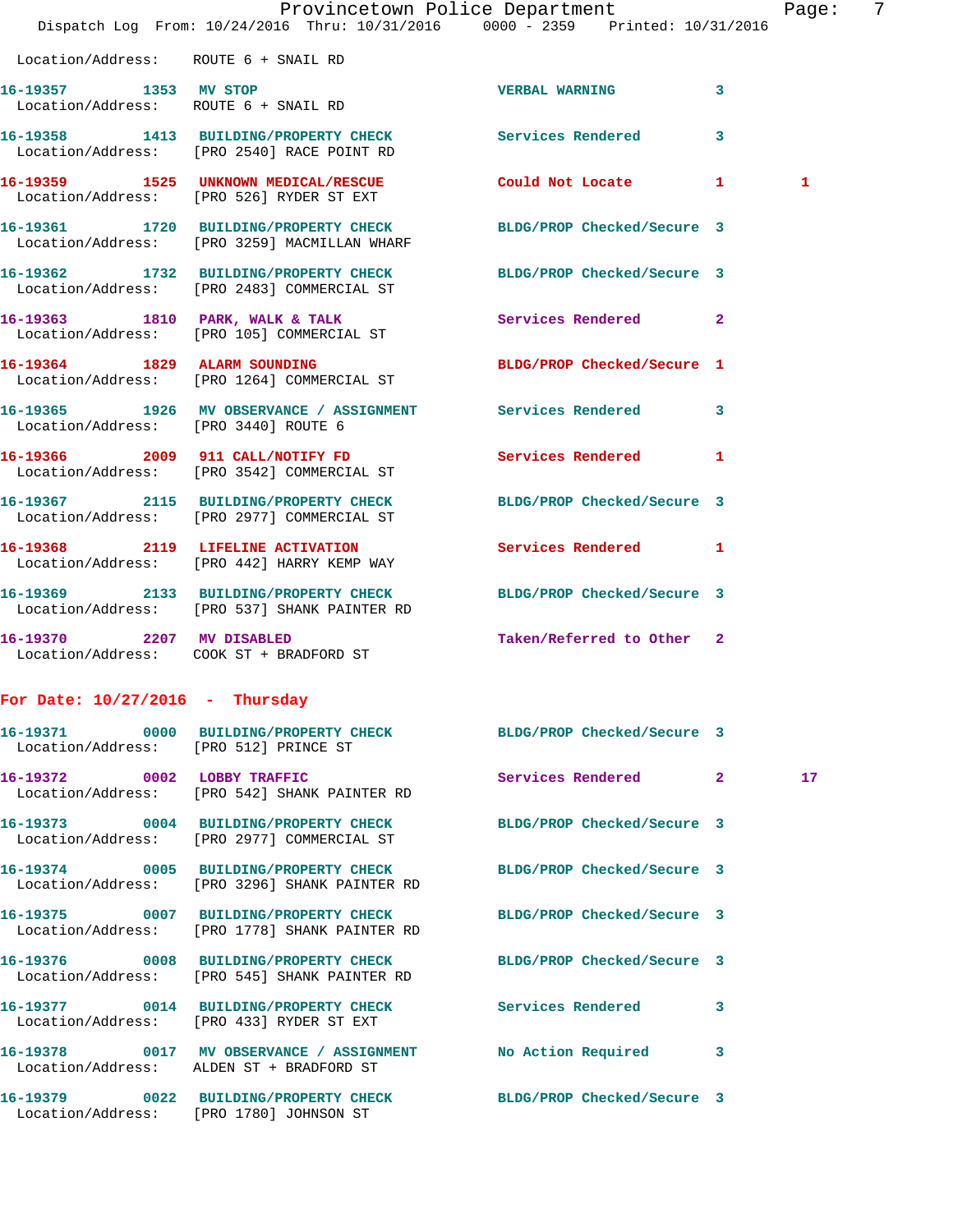|                                                                                         | Dispatch Log From: 10/24/2016 Thru: 10/31/2016 0000 - 2359 Printed: 10/31/2016                                 | Provincetown Police Department |              | Page: 8 |  |
|-----------------------------------------------------------------------------------------|----------------------------------------------------------------------------------------------------------------|--------------------------------|--------------|---------|--|
|                                                                                         |                                                                                                                |                                |              |         |  |
| Location/Address: [PRO 57] BRADFORD ST<br>Refer To Arrest: $\frac{16-313-AR}{16-80-AC}$ | 16-19380 0039 MV HIT & RUN/ARREST Arrest(s) Made 2                                                             |                                |              |         |  |
|                                                                                         |                                                                                                                |                                |              |         |  |
|                                                                                         | 16-19381 0137 BUILDING/PROPERTY CHECK BLDG/PROP Checked/Secure 3<br>Location/Address: [PRO 1989] COMMERCIAL ST |                                |              |         |  |
| Location/Address: [PRO 554] TREMONT ST                                                  | 16-19382 0243 BUILDING/PROPERTY CHECK                                                                          | BLDG/PROP Checked/Secure 3     |              |         |  |
|                                                                                         | 16-19383 0245 BUILDING/PROPERTY CHECK<br>Location/Address: [PRO 99] COMMERCIAL ST                              | BLDG/PROP Checked/Secure 3     |              |         |  |
|                                                                                         | 16-19384 0304 BUILDING/PROPERTY CHECK BLDG/PROP Checked/Secure 3<br>Location/Address: [PRO 444] HIGH POLE HILL |                                |              |         |  |
|                                                                                         | 16-19385 0402 BUILDING/PROPERTY CHECK BLDG/PROP Checked/Secure 3<br>Location/Address: [PRO 3894] BRADFORD ST   |                                |              |         |  |
|                                                                                         | 16-19386 0425 MV OBSERVANCE / ASSIGNMENT Services Rendered 3<br>Location/Address: RYDER ST + BRADFORD ST       |                                |              |         |  |
| Location/Address: [PRO 521] ROUTE 6                                                     | 16-19387 0509 BUILDING/PROPERTY CHECK Services Rendered                                                        |                                | $\mathbf{3}$ |         |  |
|                                                                                         | 16-19388 0531 PARK, WALK & TALK<br>Location/Address: [PRO 516] RACE POINT RD                                   | Services Rendered              | $\mathbf{2}$ |         |  |
|                                                                                         | 16-19389 0608 FLIGHT COVERAGE<br>Location/Address: [PRO 516] RACE POINT RD                                     | Services Rendered              | $\mathbf{2}$ |         |  |
|                                                                                         | 16-19390 0712 BUILDING/PROPERTY CHECK Services Rendered<br>Location/Address: [PRO 3430] COMMERCIAL ST          |                                | 3            |         |  |
|                                                                                         | 16-19391 0731 BUILDING/PROPERTY CHECK<br>Location/Address: [PRO 3259] MACMILLAN WHARF                          | Services Rendered              | 3            |         |  |
|                                                                                         | 16-19392 0738 BUILDING/PROPERTY CHECK<br>Location/Address: [PRO 2483] COMMERCIAL ST                            | <b>Services Rendered</b>       | 3            |         |  |
|                                                                                         | 16-19393 0741 BUILDING/PROPERTY CHECK Services Rendered 3<br>Location/Address: [PRO 106] COMMERCIAL ST         |                                |              |         |  |
| 16-19394 0756 MV HIT & RUN<br>Refer To Accident: 16-81-AC                               | Location/Address: [PRO 357] COMMERCIAL ST                                                                      | Services Rendered 2            |              |         |  |
| 16-19395 0806 SCHOOL                                                                    | Location/Address: [PRO 569] WINSLOW ST                                                                         | Services Rendered 3            |              |         |  |
| Refer To Arrest: 16-313-AR                                                              | 16-19396 0807 SERVICE CALL/COURT<br>Location/Address: [PRO 542] SHANK PAINTER RD                               | Services Rendered 3            |              |         |  |
|                                                                                         | 16-19397 0809 BUILDING/PROPERTY CHECK BLDG/PROP Checked/Secure 3<br>Location/Address: [PRO 2483] COMMERCIAL ST |                                |              |         |  |
|                                                                                         | 16-19398 0826 PARK, WALK & TALK<br>Location/Address: [PRO 105] COMMERCIAL ST                                   | Services Rendered 2            |              |         |  |
| Location/Address: COMMERCIAL ST                                                         | 16-19399 0845 PARK, WALK & TALK                                                                                | Services Rendered              | $\mathbf{2}$ |         |  |
| 16-19400 0848 FOLLOW UP                                                                 | Location/Address: [PRO 979] MASONIC PL                                                                         | SPOKEN TO                      | $\mathbf{2}$ |         |  |
|                                                                                         | 16-19402 0950 BUILDING/PROPERTY CHECK BLDG/PROP Checked/Secure 3<br>Location/Address: [PRO 3317] CEMETERY RD   |                                |              |         |  |
|                                                                                         | 16-19403 0951 BUILDING/PROPERTY CHECK BLDG/PROP Checked/Secure 3                                               |                                |              |         |  |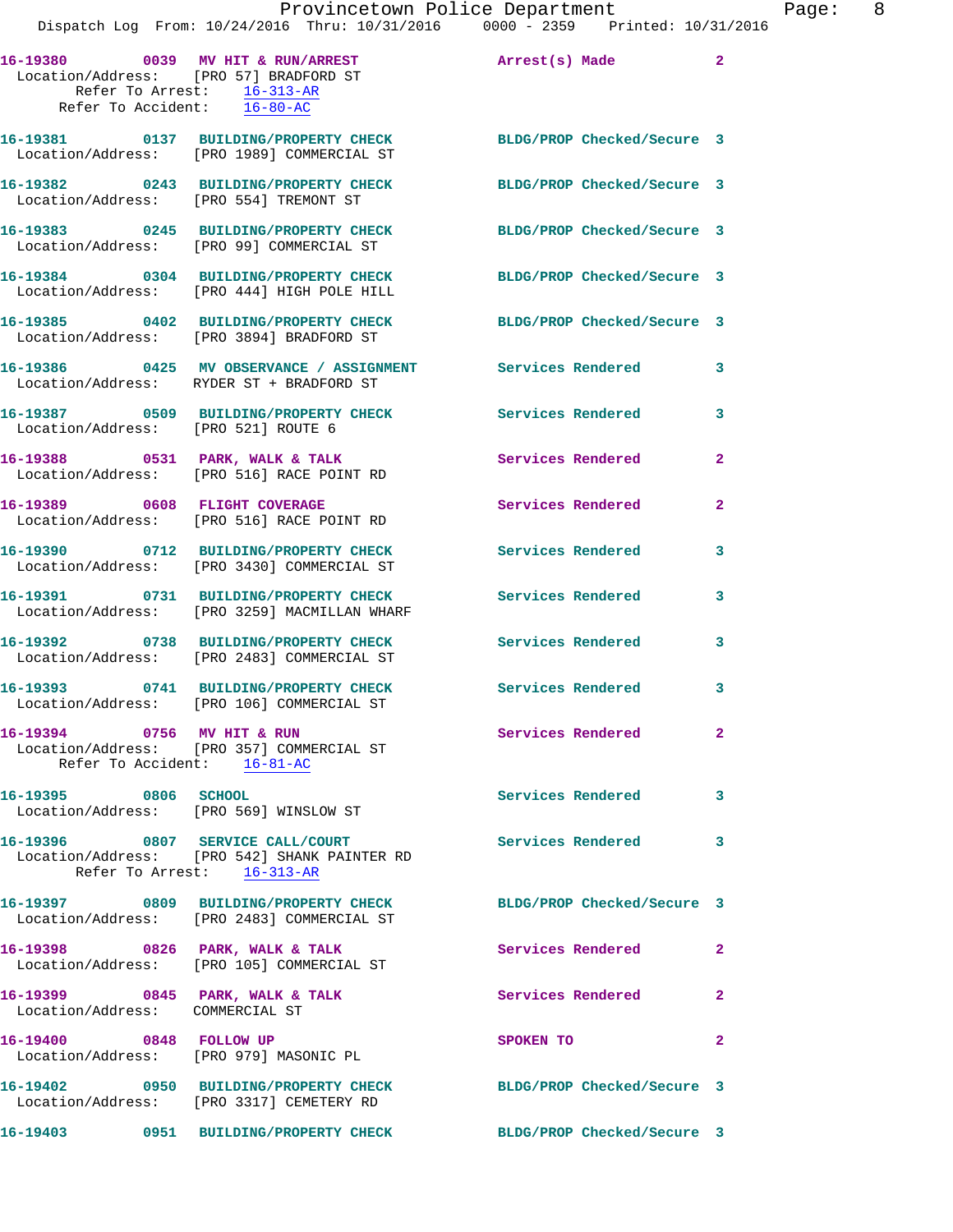|                                 | Provincetown Police Department<br>Dispatch Log From: 10/24/2016 Thru: 10/31/2016 0000 - 2359 Printed: 10/31/2016  |                            |                | Page: 9 |
|---------------------------------|-------------------------------------------------------------------------------------------------------------------|----------------------------|----------------|---------|
|                                 | Location/Address: [PRO 3318] CEMETERY RD                                                                          |                            |                |         |
|                                 | 16-19401 1016 ALARM - GENERAL<br>Location/Address: [PRO 3262] GOSNOLD ST                                          | False Alarm 1              |                |         |
| Location/Address: COMMERCIAL ST | 16-19404 1051 PARK, WALK & TALK Services Rendered 2                                                               |                            |                |         |
|                                 | 16-19406 1111 PARKING COMPLAINT / GENERAL GONE ON ARRIVAL<br>Location/Address: [PRO 1976] COMMERCIAL ST           |                            | 3              |         |
|                                 | 16-19407 1139 SUSPICIOUS ACTIVITY SPOKEN TO<br>Location/Address: [PRO 1228] COMMERCIAL ST                         |                            | $\overline{2}$ |         |
|                                 | 16-19409 1328 911 GENERAL/ABANDONED SPOKEN TO<br>Location/Address: [PRO 182] COMMERCIAL ST                        |                            | $\mathbf{1}$   |         |
|                                 | 16-19410 1335 SUSPICIOUS ACTIVITY 1999 Services Rendered 2<br>Location/Address: [PRO 542] SHANK PAINTER RD        |                            |                |         |
|                                 | 16-19411 1418 BUILDING/PROPERTY CHECK BLDG/PROP Checked/Secure 3<br>Location/Address: [PRO 571] ALDEN ST          |                            |                |         |
|                                 | 16-19413 1509 FLIGHT COVERAGE<br>Location/Address: [PRO 516] RACE POINT RD                                        | Services Rendered          | $\overline{2}$ |         |
|                                 | 16-19414 1545 BUILDING/PROPERTY CHECK BLDG/PROP Checked/Secure 3<br>Location/Address: [PRO 1778] SHANK PAINTER RD |                            |                |         |
|                                 | 16-19415 1551 PARK, WALK & TALK<br>Location/Address: [PRO 105] COMMERCIAL ST                                      | Services Rendered          | $\mathbf{2}$   |         |
| 16-19416 1556 THREATS           | Location/Address: [PRO 1863] FRANKLIN ST                                                                          | Services Rendered 2        | $\mathbf{1}$   |         |
|                                 | 16-19417 1837 BUILDING/PROPERTY CHECK<br>Location/Address: [PRO 3430] COMMERCIAL ST                               | <b>Services Rendered</b>   | 3              |         |
|                                 | 16-19418 1852 BUILDING/PROPERTY CHECK Services Rendered 3<br>Location/Address: [PRO 2483] COMMERCIAL ST           |                            |                |         |
| 16-19419                        | 1926 MV OBSERVANCE / ASSIGNMENT Services Rendered<br>Location/Address: BRADFORD ST + COTTAGE ST                   |                            | 3              |         |
|                                 | 16-19420 2022 MV OBSERVANCE / ASSIGNMENT Services Rendered<br>Location/Address: [PRO 2489] BRADFORD ST            |                            | 3              |         |
|                                 | 16-19421 2111 BUILDING/PROPERTY CHECK<br>Location/Address: [PRO 2977] COMMERCIAL ST                               | Services Rendered          | 3              |         |
|                                 | 16-19422 2157 BUILDING/PROPERTY CHECK<br>Location/Address: [PRO 2493] BRADFORD ST                                 | BLDG/PROP Checked/Secure 3 |                |         |
|                                 | 16-19423 2321 ALARM - GENERAL<br>Location/Address: [PRO 1197] BRADFORD ST                                         | False Alarm Weather (No 1  |                |         |
|                                 | 16-19424 2345 BUILDING/PROPERTY CHECK<br>Location/Address: [PRO 2898] JEROME SMITH RD                             | BLDG/PROP Checked/Secure 3 |                |         |
|                                 | 16-19425 2351 BUILDING/PROPERTY CHECK<br>Location/Address: [PRO 1638] COMMERCIAL ST                               | <b>Services Rendered</b>   | 3              |         |
|                                 | 16-19426 2353 MV OBSERVANCE / ASSIGNMENT<br>Location/Address: ALDEN ST + BRADFORD ST                              | No Action Required         | 3              |         |
|                                 |                                                                                                                   |                            |                |         |

## **For Date: 10/28/2016 - Friday**

| 16-19427          | 0000 LOBBY TRAFFIC         | Services Rendered |  |
|-------------------|----------------------------|-------------------|--|
| Location/Address: | [PRO 542] SHANK PAINTER RD |                   |  |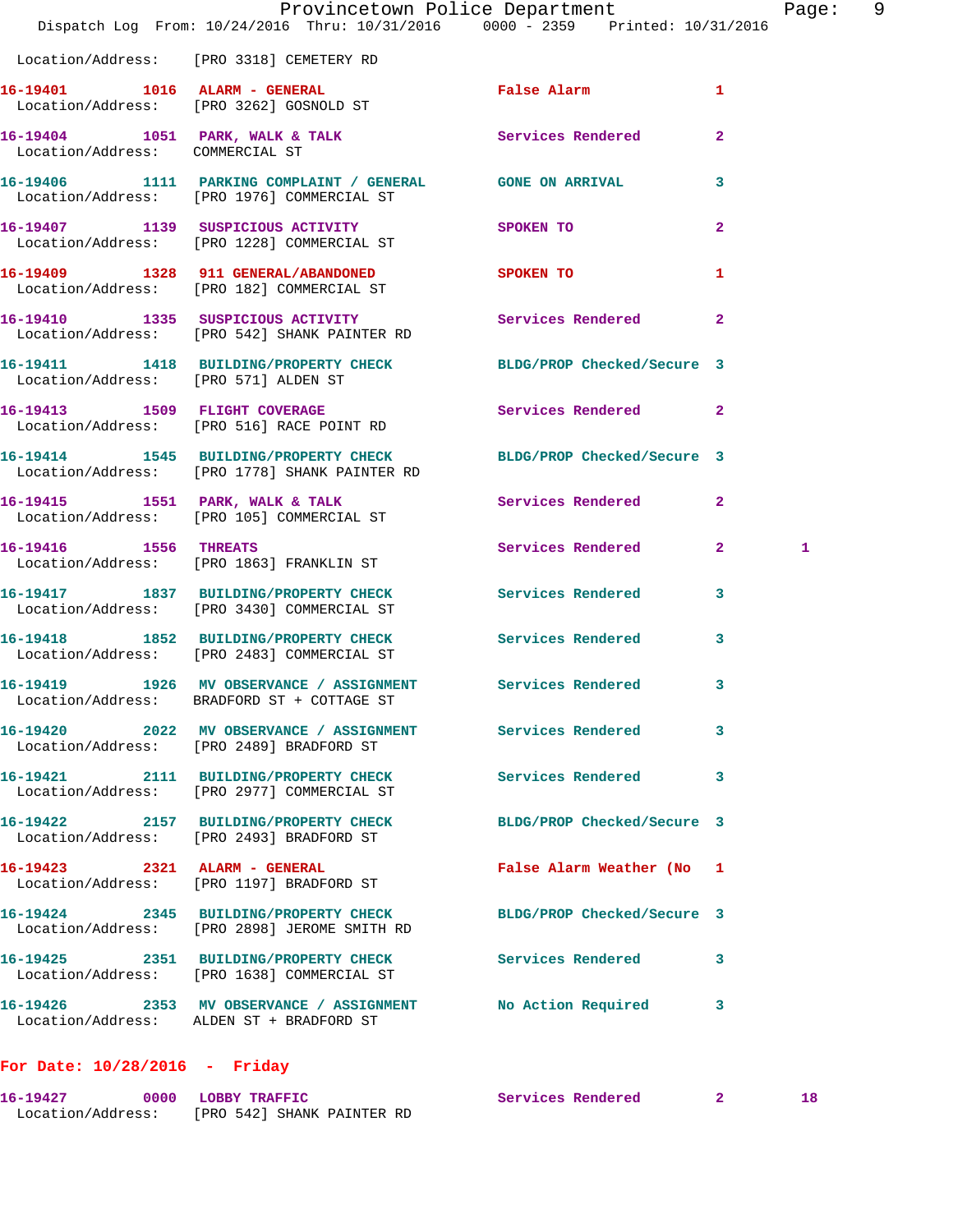|                                                                         | 16-19428 0001 MV OBSERVANCE / ASSIGNMENT Services Rendered<br>Location/Address: BRADFORD ST + HOWLAND ST |                            | $\mathbf{3}$   |
|-------------------------------------------------------------------------|----------------------------------------------------------------------------------------------------------|----------------------------|----------------|
| 16-19430 0031 NOISE COMPLAINT                                           | Location/Address: [PRO 1410] BAKER AVE                                                                   | Services Rendered          | 3              |
|                                                                         | 16-19429 0033 BUILDING/PROPERTY CHECK<br>Location/Address: [PRO 1989] COMMERCIAL ST                      | <b>Services Rendered</b>   | 3              |
|                                                                         | 16-19431 0105 BUILDING/PROPERTY CHECK<br>Location/Address: [PRO 3430] COMMERCIAL ST                      | Services Rendered          | 3              |
|                                                                         | 16-19432 0139 BUILDING/PROPERTY CHECK<br>Location/Address: [PRO 2483] COMMERCIAL ST                      | Services Rendered          | 3              |
| Location/Address: [PRO 94] BRADFORD ST                                  | 16-19433 0247 MV OBSERVANCE / ASSIGNMENT                                                                 | Services Rendered          | 3              |
|                                                                         | 16-19434 0442 ALARM - GENERAL<br>Location/Address: [PRO 1197] BRADFORD ST                                | No Action Required         | 1              |
| 16-19435 0446 ALARM - GENERAL                                           | Location/Address: [PRO 3165] RACE POINT RD                                                               | False Alarm Weather (No 1  |                |
| 16-19436  0452 ASSIST CITIZEN                                           | Location/Address: [PRO 1830] BRADFORD ST                                                                 | Services Rendered 3        |                |
| 16-19437 0549 COMPLAINT                                                 | Location/Address: [PRO 312] COMMERCIAL ST                                                                | BLDG/PROP Checked/Secure 3 |                |
|                                                                         | 16-19438 0745 BUILDING/PROPERTY CHECK<br>Location/Address: [PRO 3317] CEMETERY RD                        | BLDG/PROP Checked/Secure 3 |                |
|                                                                         | 16-19439 0745 BUILDING/PROPERTY CHECK<br>Location/Address: [PRO 3318] CEMETERY RD                        | BLDG/PROP Checked/Secure 3 |                |
| 16-19441 0805 ASSIST VNA                                                | Location/Address: [PRO 1830] BRADFORD ST                                                                 | Services Rendered          | 3              |
|                                                                         | 16-19442 0824 ALARM - GENERAL<br>Location/Address: [PRO 342] COMMERCIAL ST                               | False Alarm                | 1              |
| Location/Address: [PRO 2521] ROUTE 6                                    | 16-19443 0833 MV OBSERVANCE / ASSIGNMENT Services Rendered                                               |                            | 3              |
|                                                                         | 16-19445 0906 PARK, WALK & TALK<br>Location/Address: [PRO 3121] COMMERCIAL ST                            | No Action Required         | $\mathbf{2}^-$ |
|                                                                         | 16-19446 0923 BUILDING/PROPERTY CHECK<br>Location/Address: [PRO 3259] MACMILLAN WHARF                    | <b>Services Rendered</b>   | 3              |
|                                                                         | 16-19447 0937 BUILDING/PROPERTY CHECK<br>Location/Address: [PRO 564] BAYBERRY AVE                        | <b>Services Rendered</b>   | 3              |
| Location/Address: [PRO 3287] ROUTE 6                                    | 16-19448 0944 BUILDING/PROPERTY CHECK                                                                    | BLDG/PROP Checked/Secure 3 |                |
| 16-19449 0958 MEDICAL EMERGENCY<br>Location/Address: [PRO 505] PEARL ST |                                                                                                          | Transported to Hospital 1  |                |
|                                                                         | 16-19450 1008 WELL BEING CHECK<br>Location/Address: [PRO 442] HARRY KEMP WAY                             | No Action Required         | 3              |
| 16-19451 1119 MV COMPLAINT                                              | Location/Address: [PRO 3430] COMMERCIAL ST                                                               | SPOKEN TO                  | $\mathbf{2}$   |
| 16-19452 1147 VANDALISM                                                 | Location/Address: [PRO 860] COMMERCIAL ST                                                                | SPOKEN TO                  | 3              |
| 16-19453 1235 CRAIGSLIST SCAM                                           | Location/Address: [PRO 1333] COMMERCIAL ST                                                               | Investigated               | $\overline{2}$ |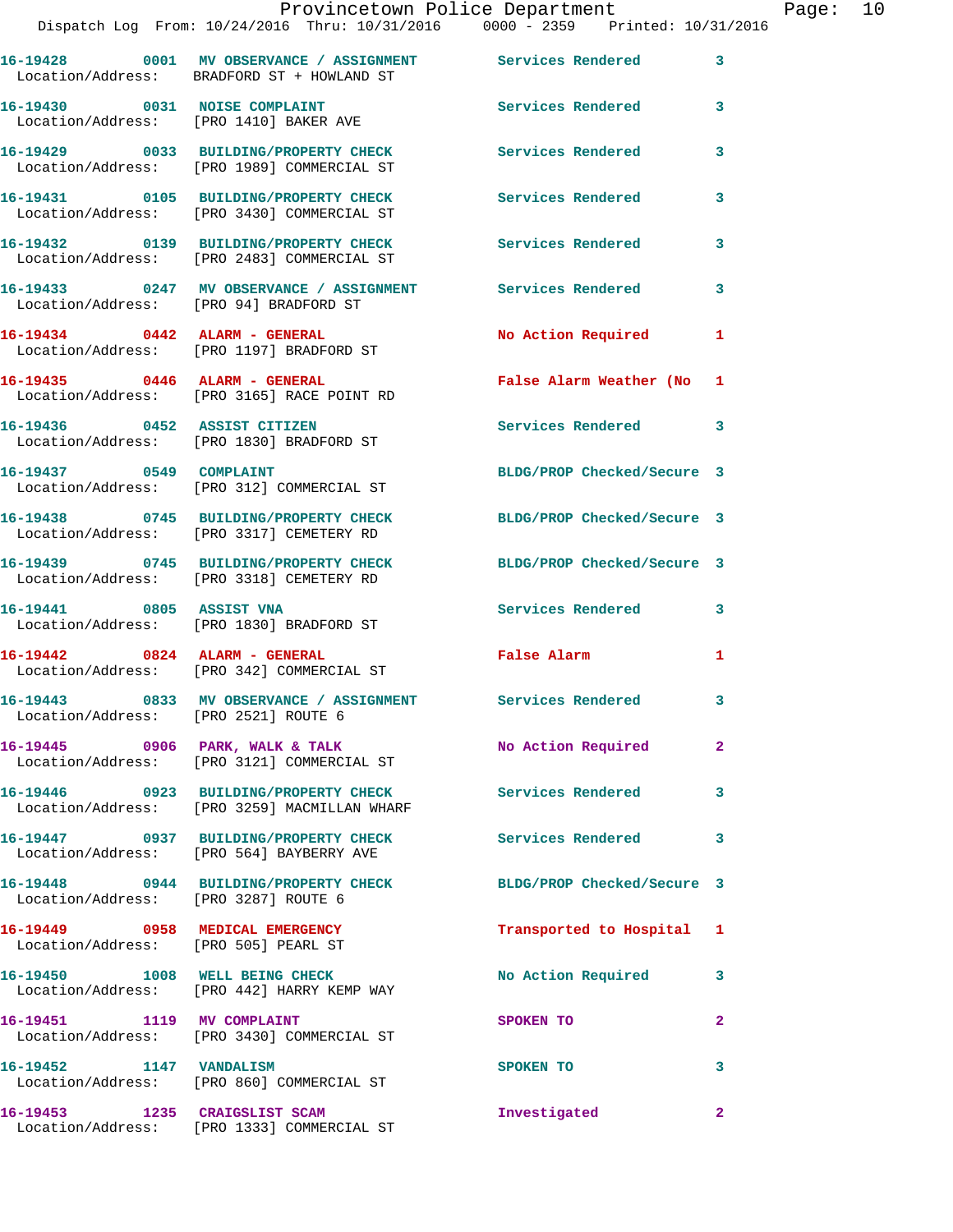|                                                                           | 16-19454 1235 SMELL OF SMOKE<br>Location/Address: [PRO 3378] COMMERCIAL ST               | Services Rendered          | $\mathbf{1}$   |
|---------------------------------------------------------------------------|------------------------------------------------------------------------------------------|----------------------------|----------------|
| 16-19455 1434 911 MISDIAL                                                 | Location/Address: [PRO 182] COMMERCIAL ST                                                | SPOKEN TO                  | $\mathbf{1}$   |
| 16-19456 1453 PARK, WALK & TALK<br>Location/Address: [PRO 569] WINSLOW ST |                                                                                          | Services Rendered          | $\mathbf{2}$   |
| 16-19457 1536 PARADE<br>Location/Address: [PRO 3222] ALDEN ST             |                                                                                          | Services Rendered          | $\mathbf{2}$   |
| 16-19458 1648 MV COMPLAINT<br>Location/Address: [PRO 2518] ROUTE 6        |                                                                                          | <b>Services Rendered</b>   | $\overline{2}$ |
| 16-19459 1712 HAZARDS/FUEL SPILL                                          | Location/Address: COMMERCIAL ST + PLEASANT ST                                            | Taken/Referred to Other    | 2              |
| 16-19460 1831 ANIMAL CALL                                                 | Location/Address: [PRO 2483] COMMERCIAL ST                                               | Services Rendered          | $\mathbf{2}$   |
| 16-19461 1849 ALARM - GENERAL                                             | Location/Address: [PRO 2243] COMMERCIAL ST                                               | False Alarm Weather (No 1  |                |
| 16-19462 1850 BAR CHECK                                                   | Location/Address: [PRO 3837] COMMERCIAL ST                                               | Services Rendered          | $\overline{a}$ |
|                                                                           | 16-19463 1900 MEDICAL EMERGENCY/SYNCHOPY<br>Location/Address: [PRO 3908] COMMERCIAL ST   | <b>PATIENT REFUSAL</b>     | 1              |
|                                                                           | 16-19465 1930 MV OBSERVANCE / ASSIGNMENT<br>Location/Address: [PRO 537] SHANK PAINTER RD | Services Rendered          | 3              |
|                                                                           | 16-19464   1934   ANIMAL CALL/DOG<br>Location/Address: [PRO 3448] BRADFORD ST            | Services Rendered          | $\mathbf{2}$   |
| 16-19466 1936 HAZARDS                                                     | Location/Address: [PRO 382] COMMERCIAL ST                                                | Services Rendered          | $\mathbf{2}$   |
|                                                                           | 16-19467 1957 HAZARDS/SPARKING<br>Location/Address: BRADFORD ST EXT + WEST VINE ST       | Services Rendered          | $\mathbf{2}$   |
| Location/Address: [PRO 57] BRADFORD ST                                    | 16-19468 2021 ANIMAL CALL/DOG LOCKED IN Services Rendered                                |                            | $\mathbf{2}$   |
|                                                                           | 16-19469 2029 BUILDING/PROPERTY CHECK<br>Location/Address: [PRO 519] RACE POINT RD       | BLDG/PROP Checked/Secure 3 |                |
| 16-19470 2243 BIKE ACCIDENT                                               | Location/Address: COOK ST + COMMERCIAL ST                                                | <b>PATIENT REFUSAL</b>     | $\overline{2}$ |
| 16-19471 2327 MEDICAL EMERGENCY                                           | Location/Address: [PRO 395] COMMERCIAL ST                                                | <b>PATIENT REFUSAL</b>     | 1              |
|                                                                           | Location/Address: [PRO 530] SHANK PAINTER RD                                             | BLDG/PROP Checked/Secure 3 |                |
|                                                                           |                                                                                          |                            |                |

## **For Date: 10/29/2016 - Saturday**

| 16–19473<br>Location/Address: | 0002 | LOBBY TRAFFIC<br>[PRO 542] SHANK PAINTER RD                  | Services Rendered          | 12 <sup>1</sup> |
|-------------------------------|------|--------------------------------------------------------------|----------------------------|-----------------|
| 16-19474<br>Location/Address: | 0005 | MEDICAL EMERGENCY<br>[PRO 1952] COMMERCIAL ST                | Transported to Hospital 1  |                 |
| 16-19475<br>Location/Address: | 0013 | <b>BUILDING/PROPERTY CHECK</b><br>[PRO 3259] MACMILLAN WHARF | BLDG/PROP Checked/Secure 3 |                 |
| 16-19476                      | 0034 | MV OBSERVANCE<br><b>ASSIGNMENT</b>                           | Services Rendered          |                 |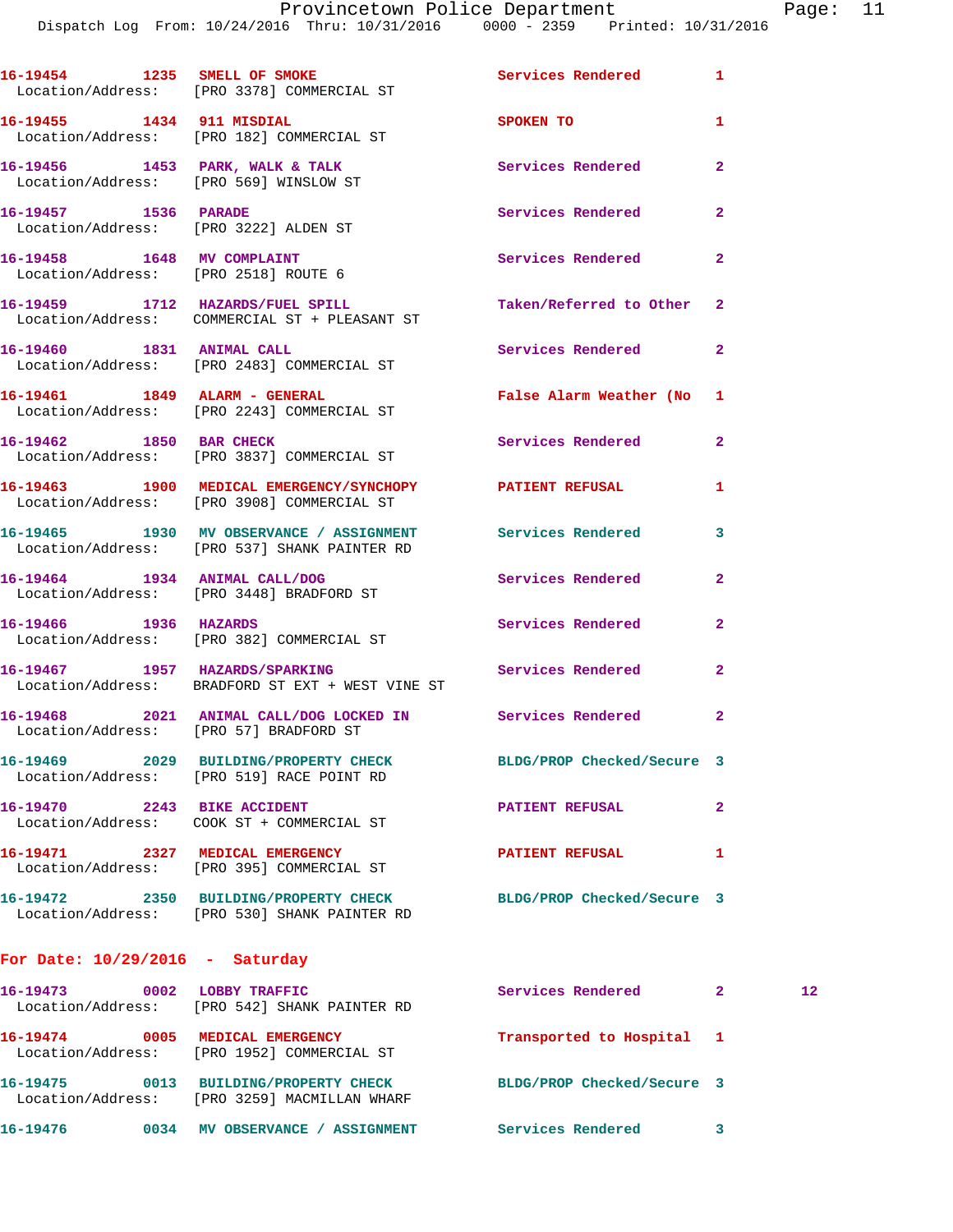|                                                               | Dispatch Log From: 10/24/2016 Thru: 10/31/2016 0000 - 2359 Printed: 10/31/2016                                  | Provincetown Police Department |              | Page: 12 |  |
|---------------------------------------------------------------|-----------------------------------------------------------------------------------------------------------------|--------------------------------|--------------|----------|--|
|                                                               | Location/Address: ALDEN ST + BRADFORD ST                                                                        |                                |              |          |  |
|                                                               | 16-19477 0052 MV OBSERVANCE / ASSIGNMENT Services Rendered 3<br>Location/Address: HOWLAND ST + BRADFORD ST      |                                |              |          |  |
|                                                               | 16-19478 0125 BUILDING/PROPERTY CHECK BLDG/PROP Checked/Secure 3<br>Location/Address: [PRO 1989] COMMERCIAL ST  |                                |              |          |  |
|                                                               | 16-19479 0129 BUILDING/PROPERTY CHECK<br>Location/Address: [PRO 2539] RYDER ST EXT                              | BLDG/PROP Checked/Secure 3     |              |          |  |
|                                                               | 16-19480 0309 BUILDING/PROPERTY CHECK BLDG/PROP Checked/Secure 3<br>Location/Address: [PRO 512] PRINCE ST       |                                |              |          |  |
|                                                               | 16-19481   0336 BUILDING/PROPERTY CHECK BLDG/PROP Checked/Secure 3   Location/Address: [PRO 16] BRADFORD ST     |                                |              |          |  |
|                                                               | 16-19482 0356 BUILDING/PROPERTY CHECK BLDG/PROP Checked/Secure 3<br>Location/Address: [PRO 1646] WINSLOW ST     |                                |              |          |  |
| Location/Address: [PRO 521] ROUTE 6                           | 16-19483 0420 BUILDING/PROPERTY CHECK Services Rendered 3                                                       |                                |              |          |  |
| Location/Address: [PRO 521] ROUTE 6                           | 16-19484 0441 MV OBSERVANCE / ASSIGNMENT Services Rendered                                                      |                                | 3            |          |  |
|                                                               | 16-19485 0457 BUILDING/PROPERTY CHECK BLDG/PROP Checked/Secure 3<br>Location/Address: [PRO 447] JEROME SMITH RD |                                |              |          |  |
|                                                               | 16-19486 0609 BUILDING/PROPERTY CHECK Services Rendered<br>Location/Address: [PRO 564] BAYBERRY AVE             |                                | 3            |          |  |
|                                                               | 16-19487 0620 BUILDING/PROPERTY CHECK Services Rendered 3<br>Location/Address: [PRO 433] RYDER ST EXT           |                                |              |          |  |
| Location/Address: CONWELL ST                                  | 16-19488 0732 HAZARDS/COUCH IN ROAD Services Rendered                                                           |                                | -2           |          |  |
|                                                               | 16-19489 0752 BUILDING/PROPERTY CHECK BLDG/PROP Checked/Secure 3<br>Location/Address: [PRO 1638] COMMERCIAL ST  |                                |              |          |  |
| 16-19490 0757 MEDICAL EMERGENCY                               | Location/Address: [PRO 3222] ALDEN ST                                                                           | Services Rendered              | 1            |          |  |
|                                                               | 16-19491 0826 BUILDING/PROPERTY CHECK<br>Location/Address: [PRO 3430] COMMERCIAL ST                             | Services Rendered              | 3            |          |  |
| Refer To Accident: 16-82-AC                                   | 16-19492 0836 MV ACCIDENT<br>Location/Address: [PRO 3004] BRADFORD ST                                           | Investigated                   | 1            |          |  |
|                                                               | 16-19493 0855 BUILDING/PROPERTY CHECK Services Rendered 3<br>Location/Address: [PRO 2977] COMMERCIAL ST         |                                |              |          |  |
| Location/Address: [PRO 3440] ROUTE 6                          | 16-19494 0914 MV OBSERVANCE / ASSIGNMENT Services Rendered                                                      |                                | 3            |          |  |
| 16-19495 0916 WIRES DOWN                                      | Location/Address: [PRO 2904] WEST VINE ST                                                                       | Services Rendered              | $\mathbf{2}$ |          |  |
| 16-19496 0928 MV STOP<br>Location/Address: ROUTE 6 + SNAIL RD |                                                                                                                 | Citation/Warning Issued 3      |              |          |  |
| 16-19497 0930 HAZARDS                                         | Location/Address: [PRO 3440] ROUTE 6                                                                            | Services Rendered              | $\mathbf{2}$ |          |  |
|                                                               | 16-19498 1029 BUILDING/PROPERTY CHECK BLDG/PROP Checked/Secure 3<br>Location/Address: [PRO 3033] COMMERCIAL ST  |                                |              |          |  |
| 16-19499 1040 FOUND KEYS                                      | Location: [PRO 3431] LOPES SQUARE                                                                               | Services Rendered              | 3            |          |  |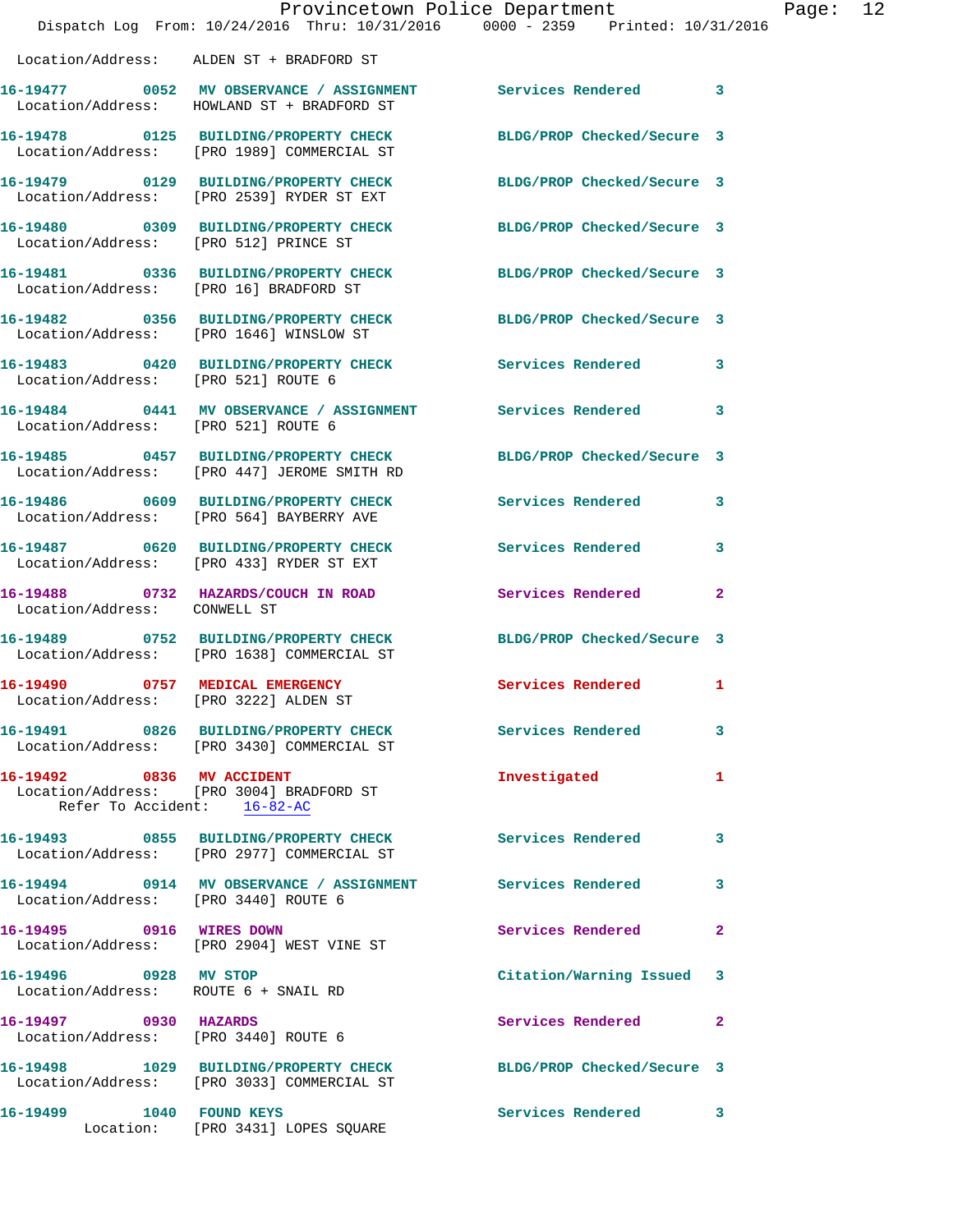|                                                                      | 16-19500 1048 PARK, WALK & TALK<br>Location/Address: [PRO 105] COMMERCIAL ST                    | Services Rendered 2       |                            |
|----------------------------------------------------------------------|-------------------------------------------------------------------------------------------------|---------------------------|----------------------------|
| Location/Address: [PRO 3287] ROUTE 6                                 | 16-19501 1111 BUILDING/PROPERTY CHECK BLDG/PROP Checked/Secure 3                                |                           |                            |
|                                                                      | 16-19502 1230 MV OBSERVANCE / ASSIGNMENT Services Rendered 3<br>Location/Address: ROUTE 6       |                           |                            |
| 16-19503 1236 MV STOP<br>Location/Address: RACE POINT RD             |                                                                                                 | Citation/Warning Issued 3 |                            |
| Location/Address: [PRO 60] BRADFORD ST                               | 16-19504 1259 BUILDING/PROPERTY CHECK                                                           | Services Rendered         | 3                          |
|                                                                      | 16-19505 1302 ELEVATOR PHONE ALARM<br>Location/Address: [PRO 105] COMMERCIAL ST                 | <b>SPOKEN TO</b>          | 1                          |
| 16-19506 1308 MV STOP                                                | Location: [PRO 3431] LOPES SQUARE                                                               | <b>VERBAL WARNING</b>     | 3                          |
| Location/Address: [PRO 2513] ROUTE 6                                 | 16-19507 1323 MV OBSERVANCE / ASSIGNMENT Services Rendered                                      |                           | 3                          |
| 16-19508 1330 MV STOP                                                | Location/Address: ROUTE 6 + SNAIL RD                                                            | <b>VERBAL WARNING</b>     | 3                          |
|                                                                      | 16-19509 1356 BUILDING/PROPERTY CHECK<br>Location/Address: [PRO 2539] RYDER ST EXT              | Services Rendered         | 3                          |
|                                                                      | 16-19510 1413 PARK, WALK & TALK<br>Location/Address: [PRO 3277] SANDY HILL LN                   | SPOKEN TO                 | $\overline{2}$             |
|                                                                      | 16-19511 1427 BUILDING/PROPERTY CHECK<br>Location/Address: [PRO 3296] SHANK PAINTER RD          | <b>Services Rendered</b>  | 3                          |
| 16-19513 1438 HAZARDS                                                | Location/Address: [PRO 2942] COMMERCIAL ST                                                      | Services Rendered         | $\overline{2}$             |
| 16-19514 1507 MV STOP                                                | Location/Address: [PRO 210] COMMERCIAL ST                                                       | <b>VERBAL WARNING</b>     | 3                          |
| Location/Address: [PRO 2521] ROUTE 6                                 | 16-19515 1648 ASSIST AGENCY / MUTUAL AID Services Rendered 3                                    |                           |                            |
| Location/Address: [PRO 32] BRADFORD ST                               | 16-19516 1703 SERVICE CALL/FOGGING MACHINE Services Rendered                                    |                           | 3                          |
| 16-19518 1817 FOUND CELL PHONE                                       | Location/Address: [PRO 105] COMMERCIAL ST                                                       | Services Rendered         | $\overline{\mathbf{3}}$    |
| 16-19519 1840 MV COMPLAINT<br>Location/Address: COMMERCIAL ST        |                                                                                                 | Services Rendered         | $\mathbf{2}$               |
| 16-19520 1907 MV COMPLAINT<br>Location/Address: [PRO 948] HOLWAY AVE |                                                                                                 | Services Rendered         | $\mathbf{2}$               |
|                                                                      | 16-19521 1922 LARCENY / FORGERY / FRAUD SPOKEN TO<br>Location/Address: [PRO 2675] COMMERCIAL ST |                           | $\mathbf{2}$               |
| 16-19522 1926 MEDICAL/SEIZURE                                        | Location/Address: [PRO 146] COMMERCIAL ST                                                       | <b>PATIENT REFUSAL</b>    | $\mathbf{1}$               |
| 16-19523 1950 FOLLOW UP                                              | Location/Address: [PRO 2675] COMMERCIAL ST                                                      | SPOKEN TO                 | $\mathbf{2}$               |
| 16-19524 1951 BAR CHECK                                              | Location/Address: [PRO 3392] COMMERCIAL ST                                                      | Services Rendered         | $\overline{\phantom{0}}$ 2 |
|                                                                      |                                                                                                 | $\sim$ 3                  |                            |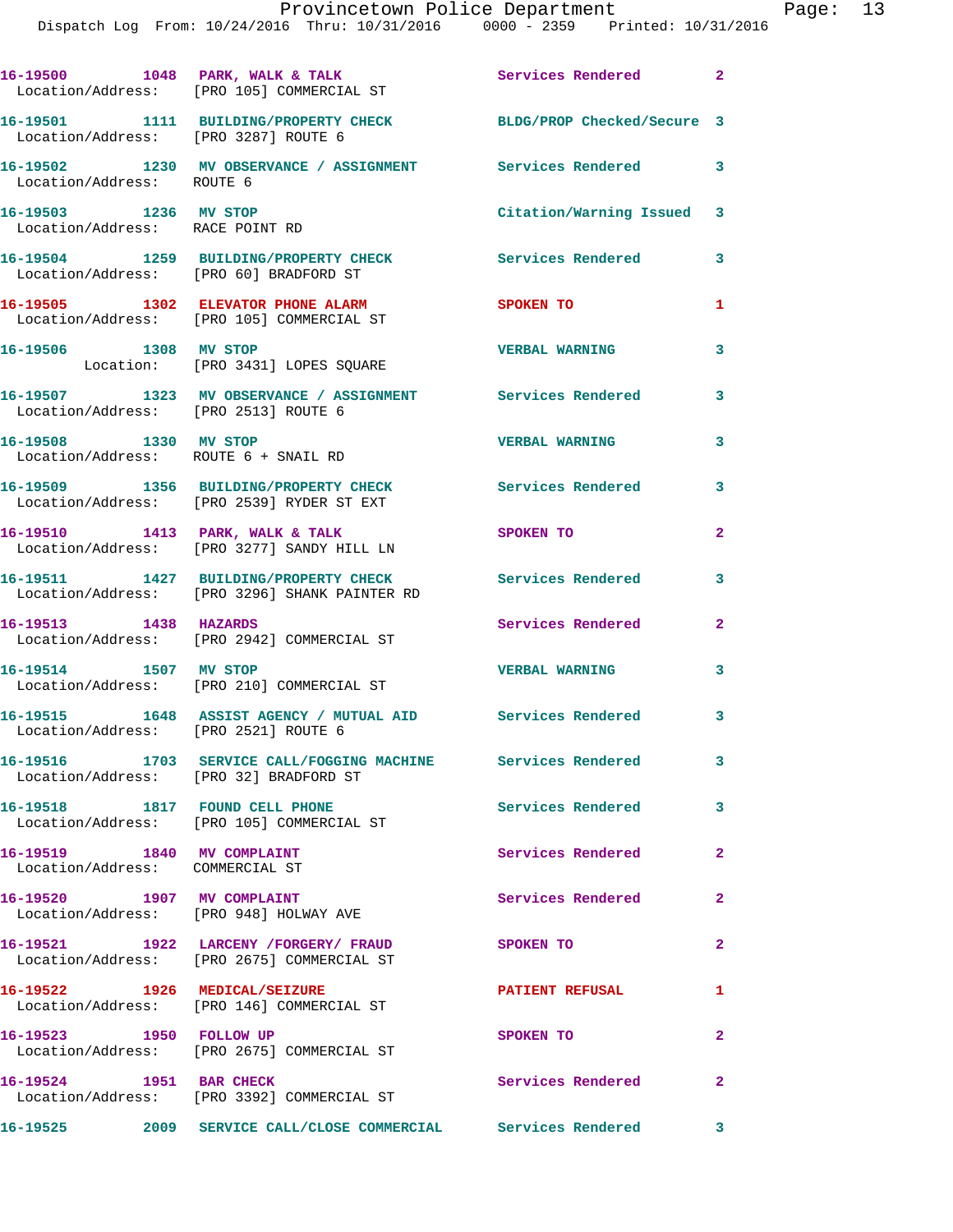|                                      | Dispatch Log From: 10/24/2016 Thru: 10/31/2016 0000 - 2359 Printed: 10/31/2016                                 | Provincetown Police Department |                         | Page: | 14 |
|--------------------------------------|----------------------------------------------------------------------------------------------------------------|--------------------------------|-------------------------|-------|----|
|                                      | Location/Address: COMMERCIAL ST + RYDER ST                                                                     |                                |                         |       |    |
| 16-19526 2010 BAR CHECK              | Location/Address: [PRO 3276] COMMERCIAL ST                                                                     | Services Rendered              | $\mathbf{2}$            |       |    |
| 16-19527 2034 BAR CHECK              | Location/Address: [PRO 3443] COMMERCIAL ST                                                                     | Services Rendered              | $\overline{2}$          |       |    |
| 16-19528 2037 BAR CHECK              | Location/Address: [PRO 2737] COMMERCIAL ST                                                                     | Services Rendered              | $\overline{2}$          |       |    |
|                                      | 16-19529 2103 BAR CHECK<br>Location/Address: [PRO 484] MASONIC PL                                              | Services Rendered              | $\mathbf{2}$            |       |    |
| 16-19530 2125 BAR CHECK              | Location/Address: [PRO 80] CARVER ST                                                                           | Services Rendered 2            |                         |       |    |
|                                      | 16-19533 2334 BUILDING/PROPERTY CHECK BLDG/PROP Checked/Secure 3<br>Location/Address: [PRO 379] COMMERCIAL ST  |                                |                         |       |    |
|                                      | 16-19534 2339 BUILDING/PROPERTY CHECK Services Rendered 3<br>Location/Address: [PRO 2483] COMMERCIAL ST        |                                |                         |       |    |
|                                      | 16-19535 2355 MV OBSERVANCE / ASSIGNMENT Services Rendered 3<br>Location/Address: [PRO 3912] SHANK PAINTER RD  |                                |                         |       |    |
| For Date: $10/30/2016$ - Sunday      |                                                                                                                |                                |                         |       |    |
|                                      | 16-19532 0000 LOBBY TRAFFIC<br>Location/Address: [PRO 542] SHANK PAINTER RD                                    | Services Rendered 2            |                         | 20    |    |
|                                      | 16-19536 0001 BUILDING/PROPERTY CHECK<br>Location/Address: [PRO 3430] COMMERCIAL ST                            | <b>Services Rendered</b>       | $\mathbf{3}$            |       |    |
|                                      | 16-19537 0025 FOUND CAMERA/RETURNED<br>Location/Address: [PRO 3259] MACMILLAN WHARF                            | Services Rendered              | 3                       |       |    |
|                                      | 16-19538 0027 BUILDING/PROPERTY CHECK<br>Location/Address: [PRO 3318] CEMETERY RD                              | <b>Services Rendered</b>       | 3                       |       |    |
|                                      | 16-19539 0028 BUILDING/PROPERTY CHECK Services Rendered<br>Location/Address: [PRO 3317] CEMETERY RD            |                                | $\overline{\mathbf{3}}$ |       |    |
|                                      | 16-19541 0048 MV OBSERVANCE / ASSIGNMENT No Action Required 3<br>Location/Address: ALDEN ST + BRADFORD ST      |                                |                         |       |    |
|                                      | 16-19544 0111 SERVICE CALL<br>Location/Address: COMMERCIAL ST + GOSNOLD ST                                     | Services Rendered 3            |                         |       |    |
|                                      | 16-19545 0147 NOISE COMPLAINT<br>Location/Address: PEARL ST + BRADFORD ST                                      | Services Rendered 3            |                         |       |    |
|                                      | 16-19546 0207 MV DISABLED<br>Location/Address: [PRO 2489] BRADFORD ST                                          | Services Rendered 2            |                         |       |    |
|                                      | 16-19547 0217 FOUND DRIVER'S LICENSE Services Rendered 3<br>Location/Address: [PRO 542] SHANK PAINTER RD       |                                |                         |       |    |
|                                      | 16-19548 0218 BUILDING/PROPERTY CHECK Services Rendered 3<br>Location/Address: [PRO 2490] PROVINCELANDS RD     |                                |                         |       |    |
| Location/Address: [PRO 2521] ROUTE 6 | 16-19549 0225 MV OBSERVANCE / ASSIGNMENT Services Rendered 3                                                   |                                |                         |       |    |
|                                      | 16-19550 0226 ASSIST CITIZEN<br>Location/Address: [PRO 155] COMMERCIAL ST                                      | Services Rendered 3            |                         |       |    |
|                                      | 16-19551 0313 BUILDING/PROPERTY CHECK BLDG/PROP Checked/Secure 3<br>Location/Address: [PRO 444] HIGH POLE HILL |                                |                         |       |    |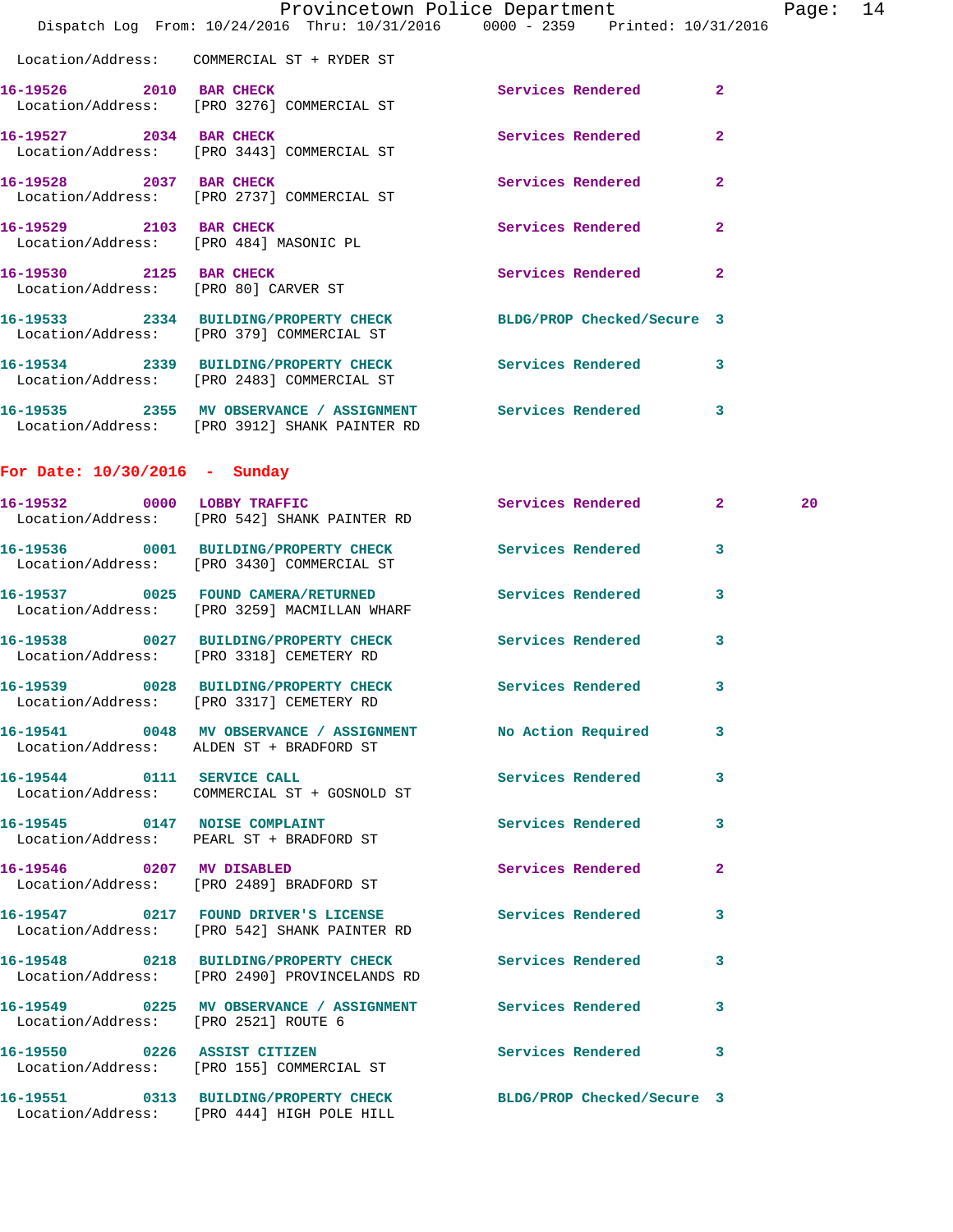|                                        | Dispatch Log From: 10/24/2016 Thru: 10/31/2016 0000 - 2359 Printed: 10/31/2016                                    | Provincetown Police Department |              | Page: 15 |  |
|----------------------------------------|-------------------------------------------------------------------------------------------------------------------|--------------------------------|--------------|----------|--|
| Location/Address: [PRO 521] ROUTE 6    | 16-19552 0325 BUILDING/PROPERTY CHECK Services Rendered 3                                                         |                                |              |          |  |
|                                        | 16-19553 0332 BUILDING/PROPERTY CHECK BLDG/PROP Checked/Secure 3<br>Location/Address: [PRO 1780] JOHNSON ST       |                                |              |          |  |
|                                        | 16-19554 0340 BUILDING/PROPERTY CHECK BLDG/PROP Checked/Secure 3<br>Location/Address: [PRO 99] COMMERCIAL ST      |                                |              |          |  |
| Refer To Summons: 16-315-AR            | 16-19555 0354 CITATION UNLICENSED Citation/Warning Issued 3<br>Location/Address: SHANK PAINTER RD + BRADFORD ST   |                                |              |          |  |
|                                        | 16-19556 0422 BUILDING/PROPERTY CHECK BLDG/PROP Checked/Secure 3<br>Location/Address: [PRO 447] JEROME SMITH RD   |                                |              |          |  |
|                                        | 16-19557 0606 MV OBSERVANCE / ASSIGNMENT Services Rendered 3<br>Location/Address: [PRO 2489] BRADFORD ST          |                                |              |          |  |
|                                        | 16-19558 0633 BUILDING/PROPERTY CHECK BLDG/PROP Checked/Secure 3<br>Location/Address: [PRO 1778] SHANK PAINTER RD |                                |              |          |  |
|                                        | 16-19559 0714 BUILDING/PROPERTY CHECK Services Rendered 3<br>Location/Address: [PRO 3296] SHANK PAINTER RD        |                                |              |          |  |
|                                        | 16-19560 0718 BUILDING/PROPERTY CHECK Services Rendered 3<br>Location/Address: [PRO 3670] SHANK PAINTER RD        |                                |              |          |  |
|                                        | 16-19561 0740 BUILDING/PROPERTY CHECK Services Rendered<br>Location/Address: [PRO 2500] COMMERCIAL ST             |                                | 3            |          |  |
| Location/Address: [PRO 3440] ROUTE 6   | 16-19562 0824 MV OBSERVANCE / ASSIGNMENT Services Rendered 3                                                      |                                |              |          |  |
|                                        | 16-19563 0833 BUILDING/PROPERTY CHECK BLDG/PROP Checked/Secure 3<br>Location/Address: [PRO 1638] COMMERCIAL ST    |                                |              |          |  |
| Location/Address: [PRO 2513] ROUTE 6   | 16-19564 0855 WRITTEN WARNING SPEED                                                                               | Citation/Warning Issued 3      |              |          |  |
|                                        | 16-19565 0928 LOST DRIVER'S LICENSE Services Rendered 3<br>Location/Address: [PRO 542] SHANK PAINTER RD           |                                |              |          |  |
| Location/Address: [PRO 3440] ROUTE 6   | 16-19566 0951 MV OBSERVANCE / ASSIGNMENT Services Rendered 3                                                      |                                |              |          |  |
| Location/Address: [PRO 16] BRADFORD ST | 16-19567 0957 BUILDING/PROPERTY CHECK BLDG/PROP Checked/Secure 3                                                  |                                |              |          |  |
|                                        | 16-19568 1015 BUILDING/PROPERTY CHECK BLDG/PROP Checked/Secure 3<br>Location/Address: [PRO 3033] COMMERCIAL ST    |                                |              |          |  |
|                                        | 16-19569 1016 BUILDING/PROPERTY CHECK Services Rendered 3<br>Location/Address: [PRO 3259] MACMILLAN WHARF         |                                |              |          |  |
| 16-19570 1025 MV STOP                  | Location/Address: [PRO 2521] ROUTE 6                                                                              | Citation/Warning Issued 3      |              |          |  |
|                                        | 16-19571 1038 BUILDING/PROPERTY CHECK BLDG/PROP Checked/Secure 3<br>Location/Address: [PRO 519] RACE POINT RD     |                                |              |          |  |
|                                        | 16-19572 1043 PARK, WALK & TALK<br>Location/Address: [PRO 105] COMMERCIAL ST                                      | Services Rendered              | -2           |          |  |
|                                        | 16-19574 1106 PARK, WALK & TALK<br>Location/Address: [PRO 105] COMMERCIAL ST                                      | Services Rendered              | $\mathbf{2}$ |          |  |
|                                        | 16-19575 1115 FOUND WALLET<br>Location/Address: [PRO 3237] COMMERCIAL ST                                          | Services Rendered              | 3            |          |  |
|                                        | 16-19577 1205 LOST CREDIT CARD/LICENSE Services Rendered 3                                                        |                                |              |          |  |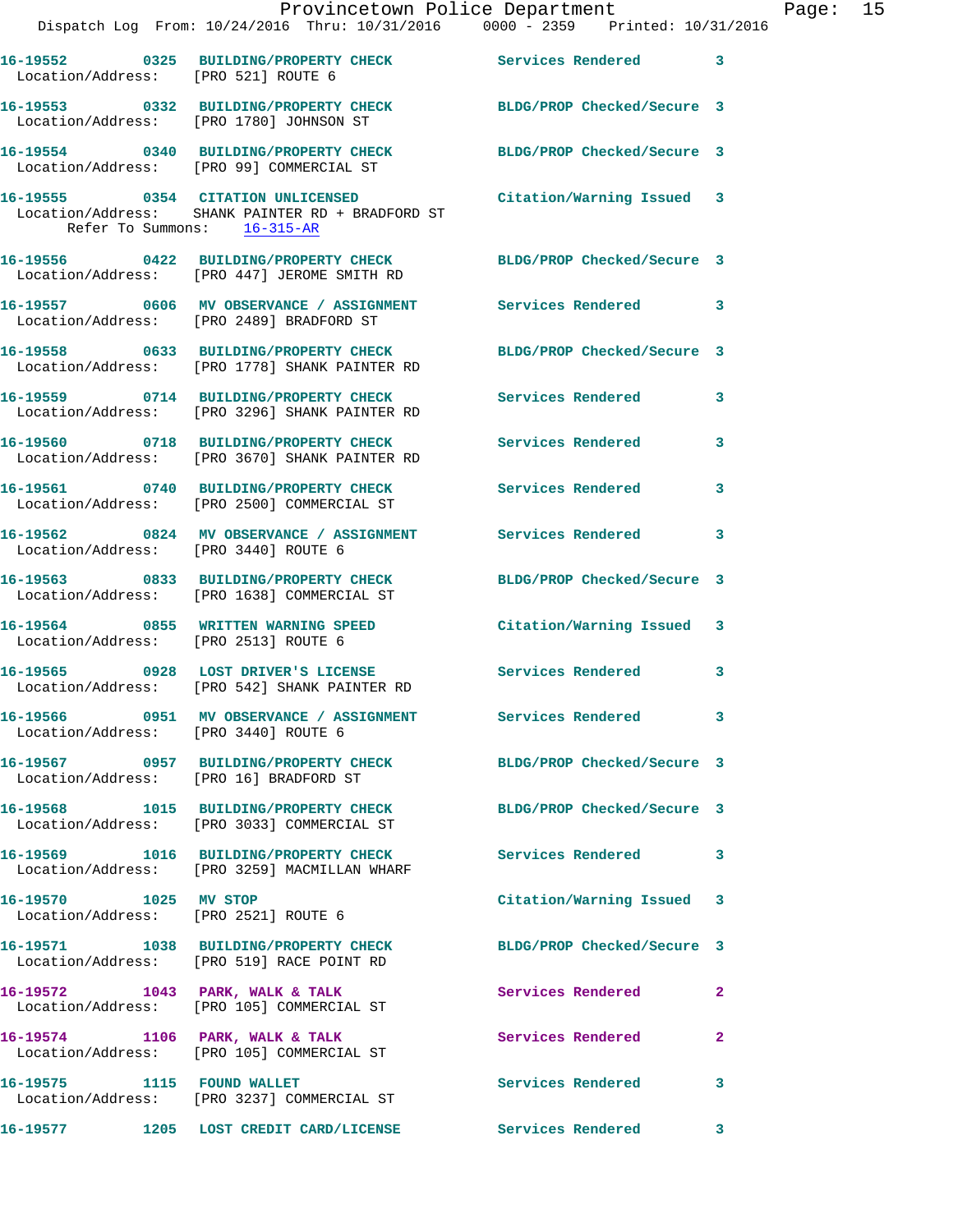|                                                               | Provincetown Police Department<br>Dispatch Log From: 10/24/2016 Thru: 10/31/2016 0000 - 2359 Printed: 10/31/2016  |                            |              | Page: 16 |  |
|---------------------------------------------------------------|-------------------------------------------------------------------------------------------------------------------|----------------------------|--------------|----------|--|
|                                                               | Location/Address: [PRO 542] SHANK PAINTER RD                                                                      |                            |              |          |  |
|                                                               | 16-19578 1207 FOUND CITIZENS BANK CARD Services Rendered 3<br>Location/Address: [PRO 182] COMMERCIAL ST           |                            |              |          |  |
|                                                               | 16-19579 1247 MV COMPLAINT<br>Location/Address: [PRO 2521] ROUTE 6                                                | Could Not Locate 2         |              |          |  |
|                                                               | 16-19580 1340 UNCONSCIOUS/TRANSPORT<br>Location/Address: [PRO 560] TREMONT ST                                     | Transported to Hospital 1  |              |          |  |
|                                                               | 16-19581 1403 FALL/RESCUE<br>Location/Address: [PRO 1886] BRADFORD ST                                             | Transported to Hospital 1  |              |          |  |
|                                                               | 16-19582 1503 BUILDING/PROPERTY CHECK BLDG/PROP Checked/Secure 3<br>Location/Address: [PRO 2898] JEROME SMITH RD  |                            |              |          |  |
| Location/Address: [PRO 3440] ROUTE 6                          | 16-19583 1522 MV OBSERVANCE / ASSIGNMENT Services Rendered 3                                                      |                            |              |          |  |
|                                                               | 16-19584 1556 BUILDING/PROPERTY CHECK BLDG/PROP Checked/Secure 3<br>Location/Address: [PRO 2483] COMMERCIAL ST    |                            |              |          |  |
|                                                               | 16-19598 1600 LARCENY / FORGERY / FRAUD Services Rendered 2<br>Location/Address: [PRO 1654] NELSON AVE            |                            |              |          |  |
|                                                               | 16-19586 1641 BUILDING/PROPERTY CHECK BLDG/PROP Checked/Secure 3<br>Location/Address: [PRO 3033] COMMERCIAL ST    |                            |              |          |  |
| 16-19588 1642 SERVICE CALL<br>Location/Address: COMMERCIAL ST |                                                                                                                   | Services Rendered 3        |              |          |  |
| 16-19587 1658 HAZARDS                                         | Location/Address: DYER ST + COMMERCIAL ST                                                                         | Services Rendered 2        |              |          |  |
|                                                               | 16-19589 1819 ASSIST AGENCY / MUTUAL AID Services Rendered 3<br>Location/Address: [PRO 542] SHANK PAINTER RD      |                            |              |          |  |
| Location/Address: [PRO 16] BRADFORD ST                        | 16-19590 1838 BUILDING/PROPERTY CHECK BLDG/PROP Checked/Secure 3                                                  |                            |              |          |  |
|                                                               | 16-19591 1851 BUILDING/PROPERTY CHECK BLDG/PROP Checked/Secure 3<br>Location/Address: [PRO 2490] PROVINCELANDS RD |                            |              |          |  |
| 16-19592 1857 COMPLAINT                                       | Location/Address: [PRO 1111] STANDISH AVE                                                                         | SPOKEN TO                  | 3            |          |  |
|                                                               | 16-19593 1915 911 GENERAL<br>Location/Address: [PRO 2977] COMMERCIAL ST                                           | Services Rendered 1        |              |          |  |
|                                                               | 16-19594 2118 BUILDING/PROPERTY CHECK BLDG/PROP Checked/Secure 3<br>Location/Address: [PRO 433] RYDER ST EXT      |                            |              |          |  |
|                                                               | 16-19595 2134 BUILDING/PROPERTY CHECK<br>Location/Address: [PRO 3430] COMMERCIAL ST                               | BLDG/PROP Checked/Secure 3 |              |          |  |
| 16-19596 2140 MV STOP                                         | Location/Address: [PRO 539] SHANK PAINTER RD                                                                      | VERBAL WARNING 3           |              |          |  |
| 16-19597 2222 ASSAULT                                         | Location/Address: [PRO 597] COMMERCIAL ST                                                                         | Investigated               | 1            |          |  |
|                                                               | 16-19599 2227 MEDICAL EMERGENCY/EVAL 2011 PATIENT REFUSAL<br>Location/Address: [PRO 542] SHANK PAINTER RD         |                            | $\mathbf{1}$ |          |  |
|                                                               | 16-19600 2316 BUILDING/PROPERTY CHECK BLDG/PROP Checked/Secure 3<br>Location/Address: [PRO 530] SHANK PAINTER RD  |                            |              |          |  |
|                                                               | 16-19602 2328 BUILDING/PROPERTY CHECK BLDG/PROP Checked/Secure 3<br>Location/Address: [PRO 1638] COMMERCIAL ST    |                            |              |          |  |